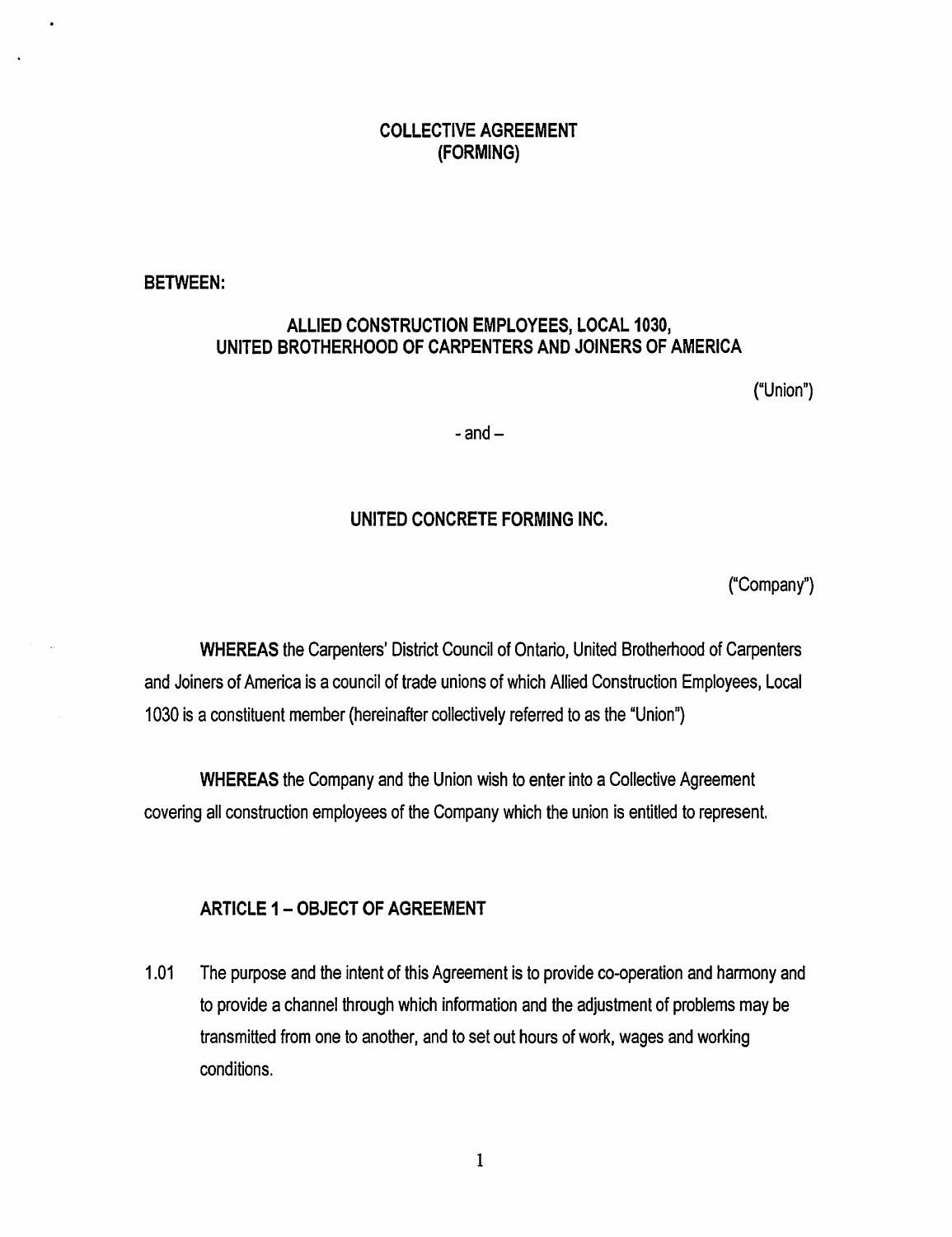1.02 It is further agreed that the development of a proper relationship can only be achieved and maintained by a reasonable and sensible approach, recognizing that the best possible working conditions are the object of both parties.

#### ARTICLE 2 - RECOGNITION

- 2.01 The Company recognizes the Union as the sole and exclusive bargaining agent for all construction employees employed by the Company in the province of Ontario in all sectors of the construction industry, other than the ICI sector, save and except non-working foremen and persons above the rank of non-working foreman.
- 2.02 Management personnel excluded from the bargaining unit shall not perform bargaining unit work, except in the case of instruction, emergency or experimentation.
- 2.03 If the Company agrees that it is hereby bound by the Carpenters' Provincial Collective Agreement entered into between the Carpenters' Employer Bargaining Agency and the Carpenters' District Council of Ontario, United Brotherhood of Carpenters and Joiners of America as amended and renewed from time to time. The Company agrees to execute the voluntary recognition agreement attached hereto as Schedule "C" as confirmation of its voluntary recognition of the Union.
- 2.04 If the Company is actively engaged in the performance of work covered by the Unions' other Collective Agreements as set out in Schedule "A" of this Agreement it shall be performed under this agreement according to the terms and conditions of the Unions Applicable agreement as outlined in Schedule "A" of this Agreement.
- 2.05 In the event that the Company covered by this Agreement engages in construction by means of a corporation, individual, firm, syndicate or association or any combination thereof, it shall be deemed that the corporation, individual, firm, syndicate or association or any combination thereof, is bound by the Agreement for the purposes of such construction work.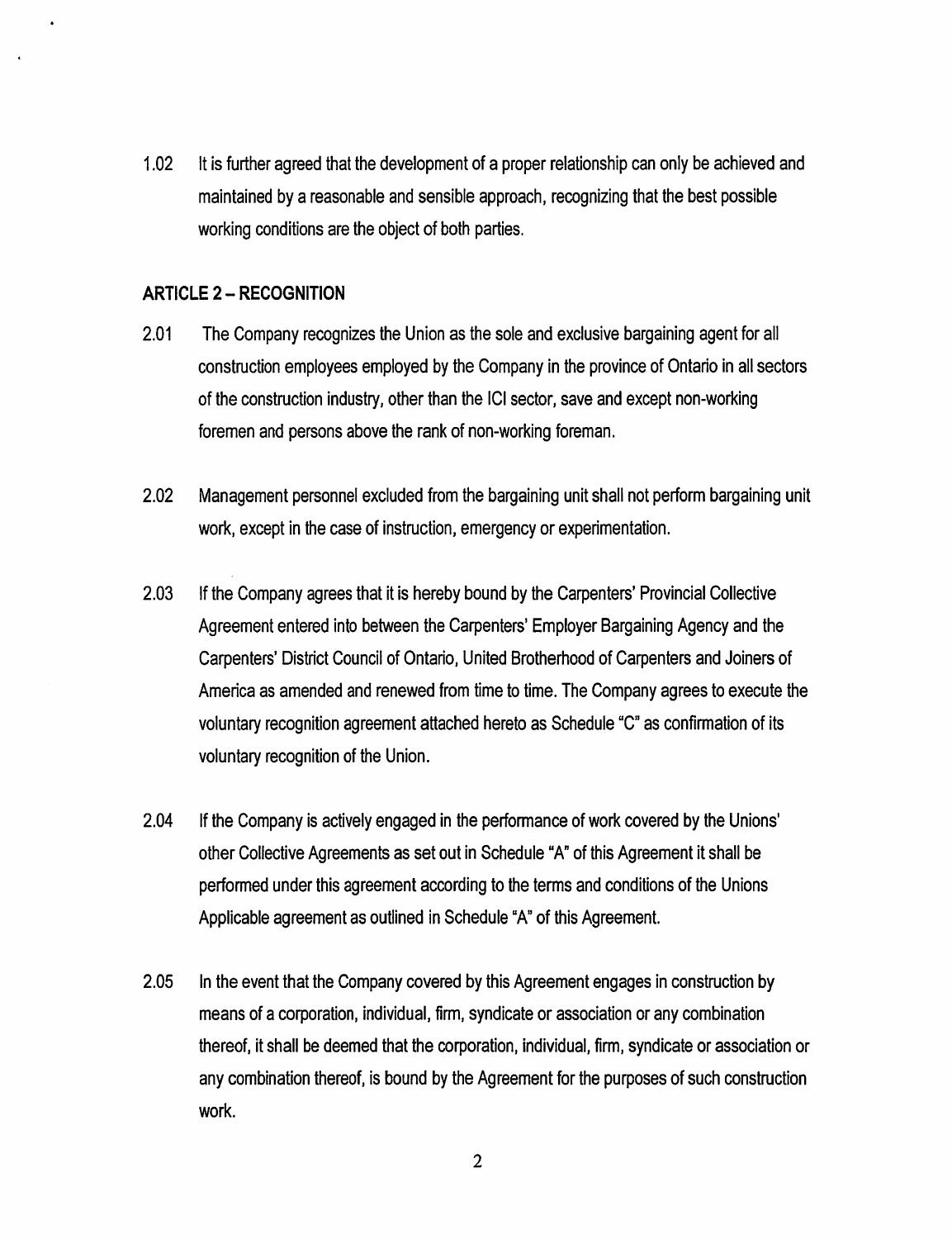# ARTICLE 3 - SUBCONTRACTING OF WORK

- 3.01 The Company agrees to contract or subcontract the work described in Schedule "B" only to employers who have an applicable Collective Agreement with the Carpenters' District Council of Ontario, United Brotherhood of Carpenters and Joiners of America or one of its member unions.
- 3.02 Violation of this Article shall be subject to grievance and arbitration notwithstanding any reference of any jurisdictional dispute to any tribunal over the same work.

# ARTICLE 4 - NO DISCRIMINATION

4.01 The Company and the Union shall not discriminate against employees with respect to terms and conditions of employment on the grounds of race, creed, colour, sex, marital status, political affiliation or any other ground prohibited by the Ontario Human Rights Code, nor will they condone sexual harassment in any form.

# ARTICLE 5- MANAGEMENT RIGHTS

5.01 The Union acknowledges the right of the Company to manage its business in all respects, to direct the working force and to introduce new or improved methods and to introduce new or improved methods and facilities.

The Union further acknowledges that it is the function of the Company to hire, promote, demote, transfer and lay off employees and to suspend, discipline and discharge employees for just and sufficient cause.

5.02 The management rights set out in Article 5.01 are subject to the other provisions of this Collective Agreement.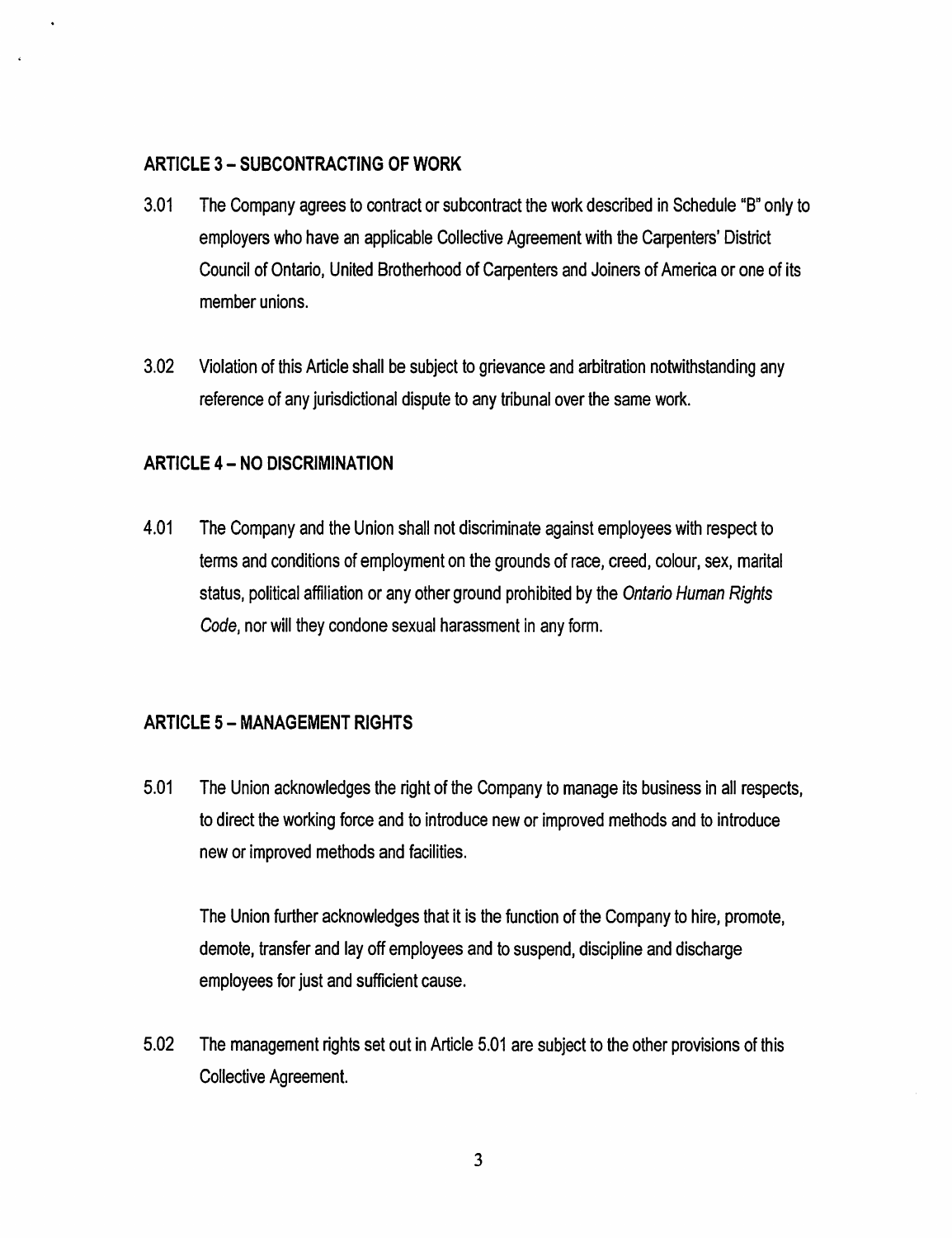#### ARTICLE 6- UNION SECURITY

- 6.01 All employees, when working in a position within the bargaining unit described in Article 2 hereof, shall be required as a condition of employment, to be a member in good standing of the Union before commencing employment, and shall be required to maintain such membership while working within the bargaining unit for the duration of this Agreement.
- 6.02 All employees shall be hired through the offices of Local 1030. Such hiring shall be done by way of a referral slip issued by Local 1030. In the event that Local 1030 is unable to supply the required employees to the Company within forty-eight (48) hours (Saturday, Sunday and Holidays excluded), then the Company may hire such manpower as is available, but such manpower shall, as a condition of employment, either be a member of the Local 1030 in good standing or apply for membership in Local 1030 within fourteen (14) days.
- 6.03 It is agreed that should the Company violate the terms and provisions set out in Article 6.02, above with respect to the employing of employees, then, without prejudice to any other claims for damages with the Union may have, the Company will pay the Union general damages in an amount equal to all amounts which would have been paid to employees (whether members of the Union or not) and/or the Union and/or on behalf of the Union and such employees had the Company not violated the hiring provisions of this Agreement.
- 6.04 The Company agrees to deduct monthly union dues from each employee in the bargaining unit in accordance with the employee deduction schedule outlined in Schedule "D", which forms part of this Agreement. The Company agrees to make such deductions from the first pay issued to the employees each calendar month and forward such dues directly to the Local Union.

The Company shall, when remitting such dues, name the employees and their social insurance numbers from whose pay such deductions have been made.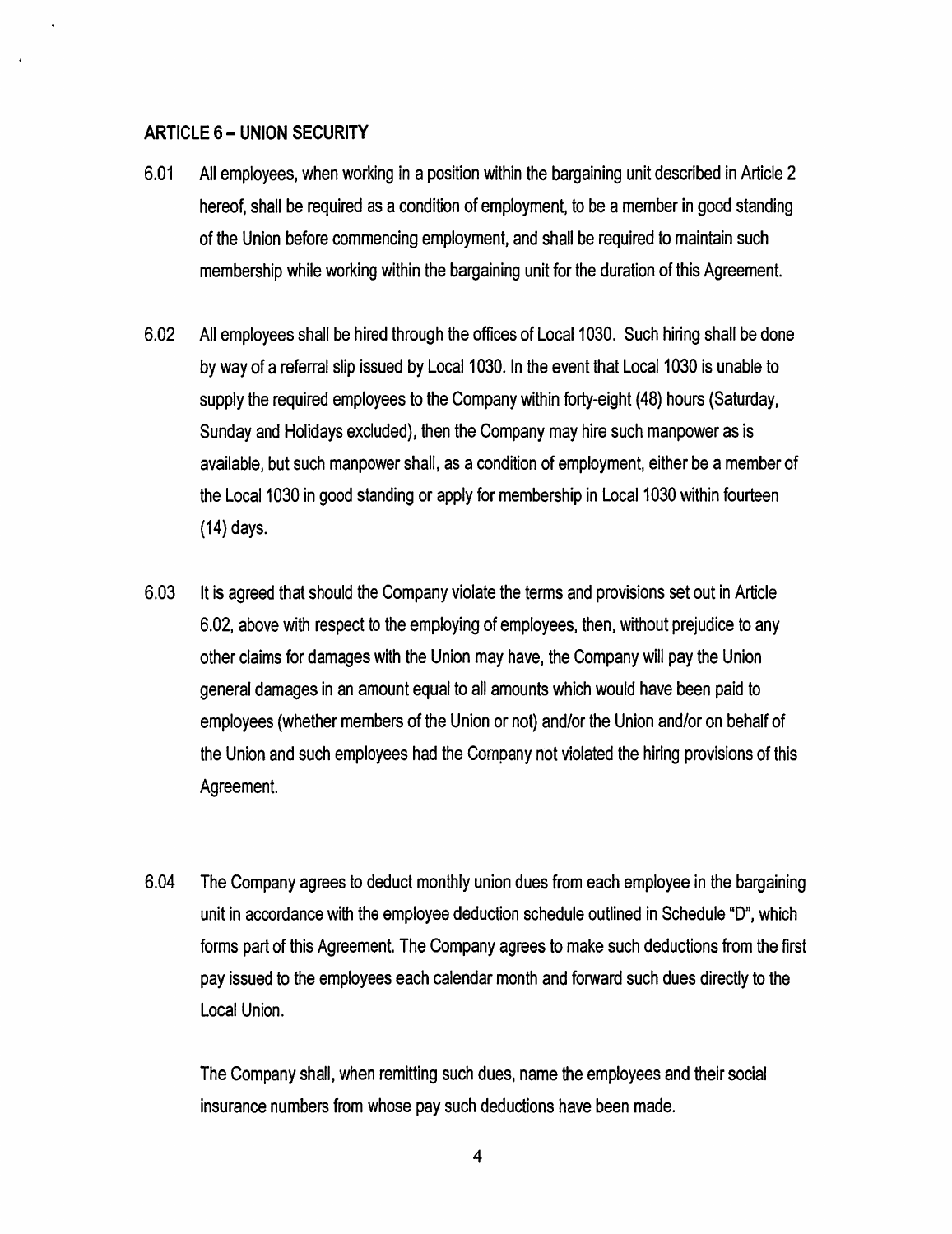## ARTICLE 7 - NO STRIKES, NO LOCKOUTS

7.01 During the term of the agreement the Company agrees that there shall be no lockout and the Union agrees that there shall be no strike as defined in the Labour Relations Act.

#### ARTICLE 8- GRIEVANCE PROCEDURE

8.01 Should any difference arise between the Company and any of the employees, or between the Company and the Union, as to the administration, interpretation, application or alleged violation of any of the provisions of the Agreement, an earnest effort shall be made to settle such differences without due delay in the following manner:

#### Step<sup>One:</sup>

The employee concerned and the Steward may, within seven (7) calendar days of the incident giving rise to the grievance occurs, take the matter up with his foreman, who shall give his answer within seven (7) calendar days. Should the employee feel that his grievance has not been satisfactorily settled then;

#### Step Two:

Within seven (7) calendar days of receiving the decision under Step 1, the Union **EXECT:** Business Representative may present the grievance to the Company's Manager. The Company is expected to render its decision within seven (7) calendar days.

#### Step Three:

Should the Union feel the grievance has not been satisfactorily resolved, it may be dealt with either as provided herein or pursuant to Section 133 of the Labour Relations Act.

8.02 The time limits mentioned in Article 8.01 may be extended by seven calendar days or such longer time as mutually agreed in writing.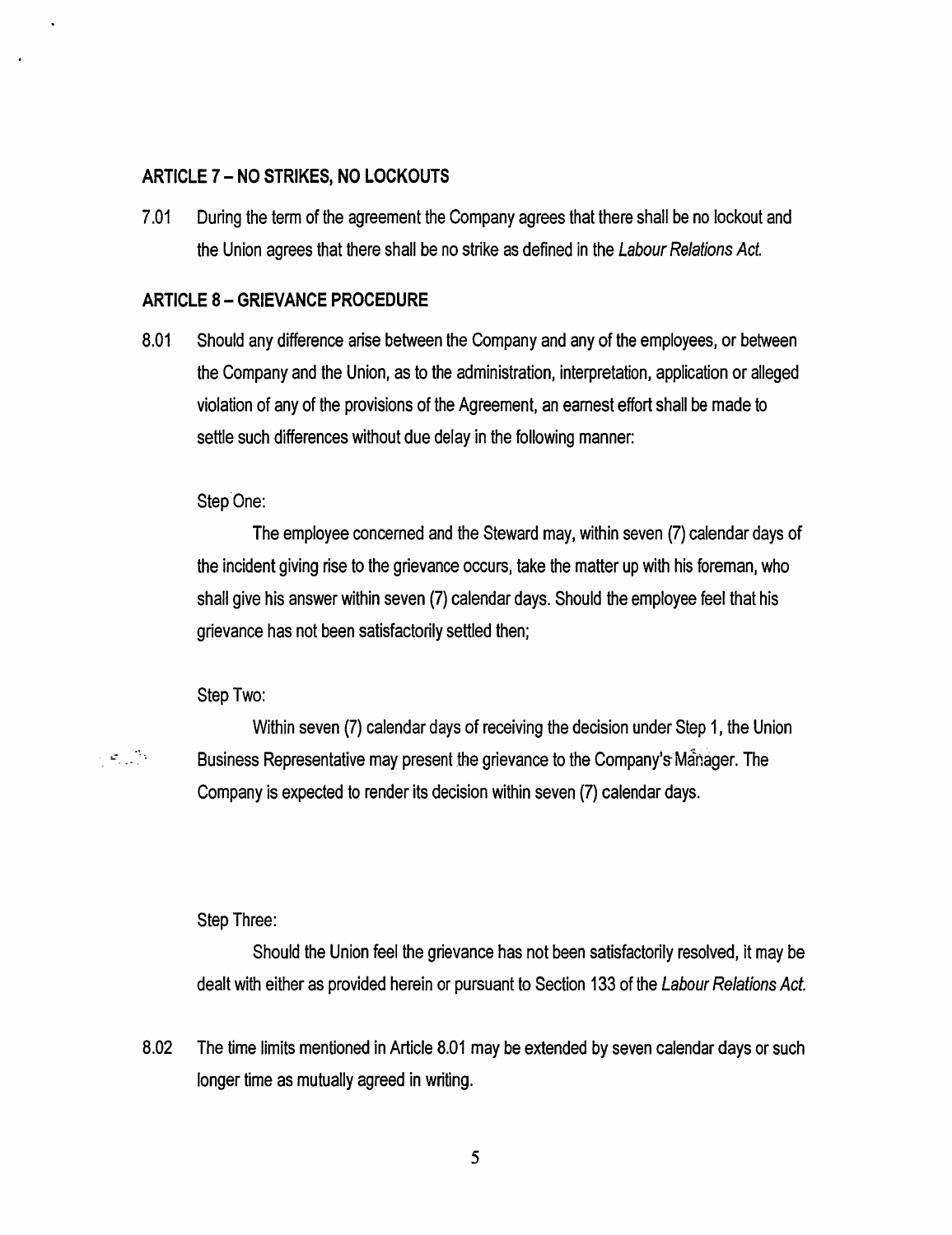- 8.03 In the case of wage grievance, the matter shall be taken up within seven (7) calendar days after the employee received his paycheque in which the grievance occurred.
- 8.04 Any difference(s) arising directly between the Company and the Union concerning the alleged violation of any provision of this Agreement may, if deemed necessary, be submitted by either party to the other at Step 2 of the grievance procedure within fifteen (15) calendar days from the date on which the matter at issue arose.
- 8.05 In the event that any employee is disciplined or discharged from his employment, and believes that the action is without just and sufficient cause, or is in violation of any of the provisions of the Agreement, such action may if deemed necessary be taken up at Step 2 of the grievance procedure, provided however that the grievance is filed within seven (7) calendar days from the date of said action. In such cases, the employee will be advised in writing with a copy to the Union of the reason for his discipline or dismissal within three (3) working days following the decision.
- 8.06 The Company shall not be required to recognize a grievance submitted by an employee after seven (7) calendar days have elapsed from the date to the incident.
- 8.07 Should the Company and the Union fail to reach agreement upon any grievance dealt with by them, then either party may refer it to an arbitrator within thirty (30) calendar days after receiving the reply of the Company at Step 2 as follows.

الي<sup>عا</sup>لي ونو

- 8.08 The parties will discuss the selection of a sole arbitrator to hear the case. Failing agreement, either party may request the Minister of Labour to appoint a sole arbitrator.
- 8.09 No matter shall be submitted to arbitration that has not been properly carried through all previous steps of the grievance procedure.
- 8.10 The arbitrator shall not make a decision inconsistent with this agreement, but shall only consider the question(s) in dispute.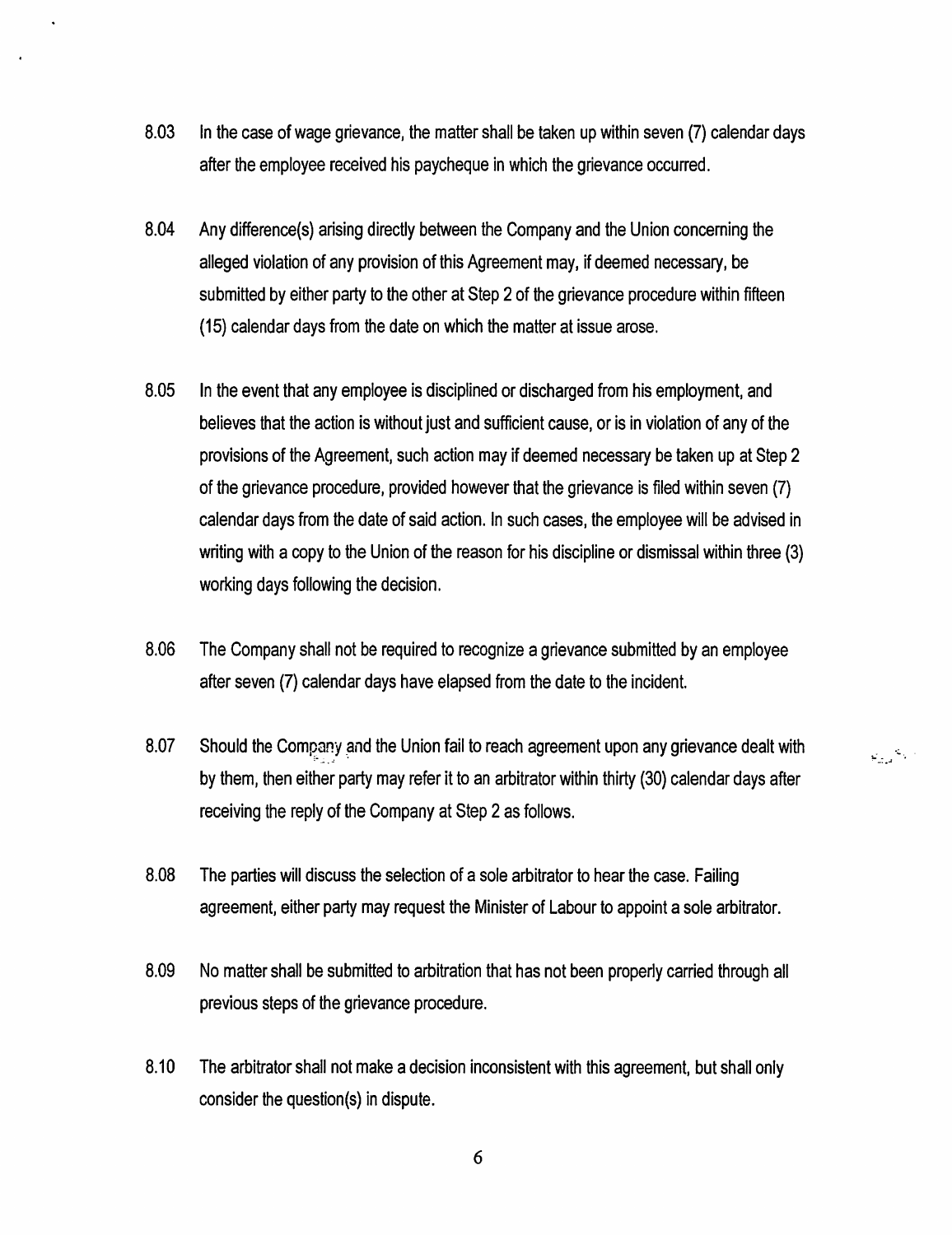- 8.11 In all discharge and discipline cases, an arbitrator shall have the power to substitute a lesser penalty that he considers just and equitable in all the circumstances. It is understood that time lost will not include overtime.
- 8.12 The cost of the arbitrator shall be shared equally by the parties. Each party will pay for its own costs, including those of its representatives.
- 8.13 In the event that during the term of this Collective Agreement industry developments or practices result in the requirement for new classifications of any employee of the Company, whether or not such changes are the result of technological change or not, the Company and the Union shall meet within fifteen (15) days notice of either upon the other and commence negotiations. The sole and restricted purpose of these negotiations shall be to establish such classifications and wage rates applicable thereto. It is further agreed that unless the parties reach agreement on the aforesaid within fifteen (15) days of such meeting, or such longer period as may be agreed to by the parties, the matter in dispute may then be submitted and resolved in accordance with the grievance and arbitration clauses of this Agreement.

 $\frac{1}{2}$  ,  $\frac{1}{2}$  ,  $\frac{1}{2}$ 

#### **ARTICLE 9 - HOLIDAYS AND VACATIONS**

9.01 The following days shall be recognized as Statutory Holidays for the purposes of this Collective Agreement:

> New Year's Day Good Friday Victoria Day Canada Day Civil Holiday

Labour Day Thanksgiving Day Christmas Day Boxing Day Family Day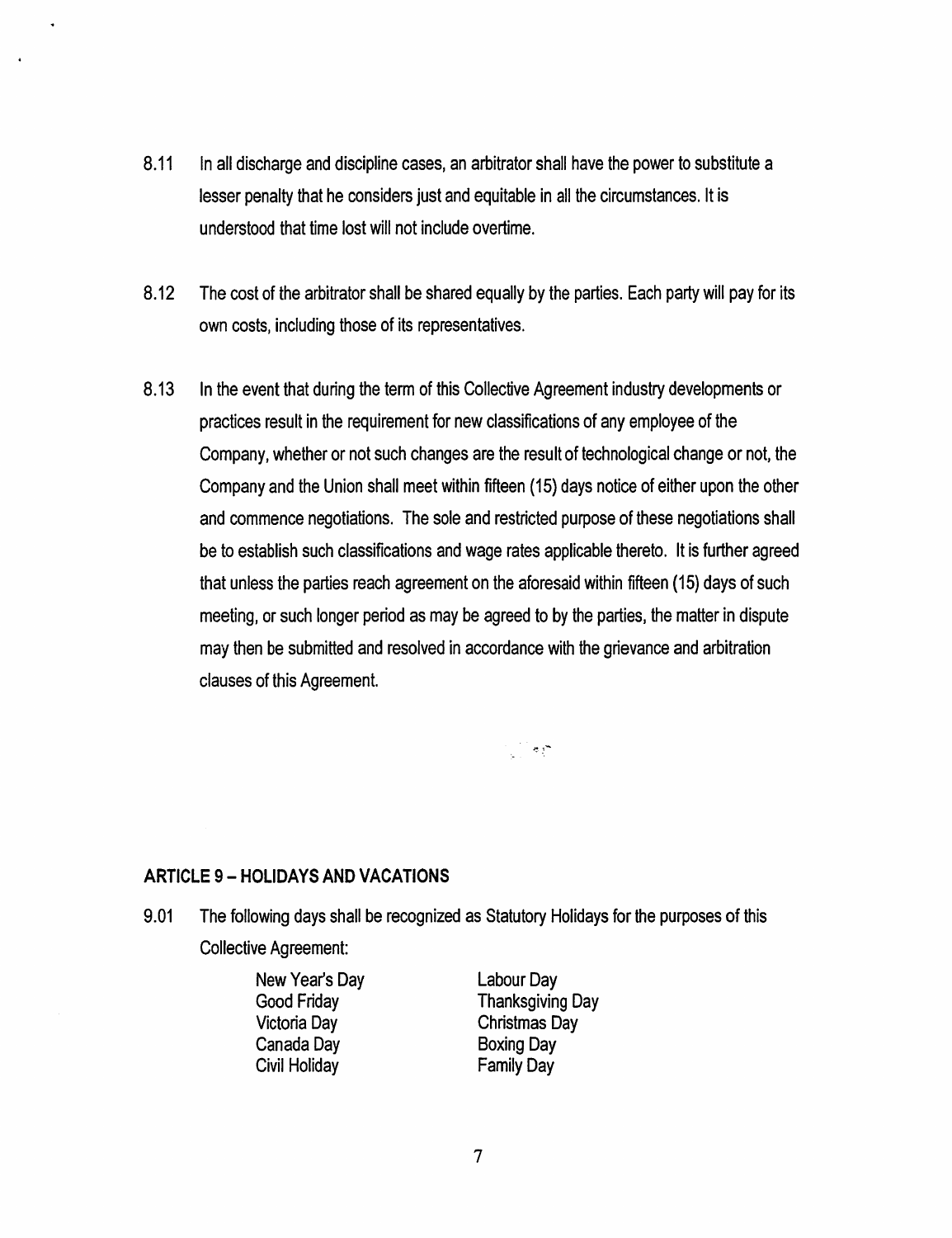When any of the enumerated holidays outline above falls on a Saturday or Sunday, the Holiday or holidays shall be observed on the day or days following the weekend, except that Canada Day shall be observed on the day that it falls. Any work performed on a holiday shall be paid for at double the regular hourly rate applicable.

9.02 Employees shall be paid vacation and statutory holiday pay as per Schedule "B". The Company shall pay such contributions to the Local 1030 Vacation Pay Trust Fund and forward them to the Union with the other contributions under Article 10. They shall be forwarded by first class mail postmarked no later than the fifteenth  $(15<sup>th</sup>)$  of the month following the month in which the hours have been earned or delivered by the twentieth  $(20<sup>th</sup>)$  day of the month following the month in which hours were earned.

## ARTICLE 10 - HEALTH AND WELFARE, PENSION, TRAINING FUNDS, UNION ADMINISTRATION AND SUPPLEMENTARY UNION DUES

 $\sim$   $\sim$ 

10.01 The company shall contribute to the appropriate Carpenters Benefit Trust Funds the standard amounts per hour earned per employee for health and welfare, pension and training funds, union administration and supplementary union dues as set out in Schedule "D" attached hereto.

10.02 (a) Contributions and/or deductions shall be forwarded by first class mail, postmarked no later than the fifteenth  $(15<sup>th</sup>)$  day of the month following the month in which the hours have been earned, or delivered by the 20<sup>th</sup> day together with supporting information entered on a report or as designated by the Trustees for the geographic area where the work is being performed. At no time shall the contributions and/r deductions be paid directly to the employee.

*.::-.* ... --.

(b) In the event the Company fails to forward or deliver contributions and/or deductions and supporting information in accordance with 10.02(a) the Company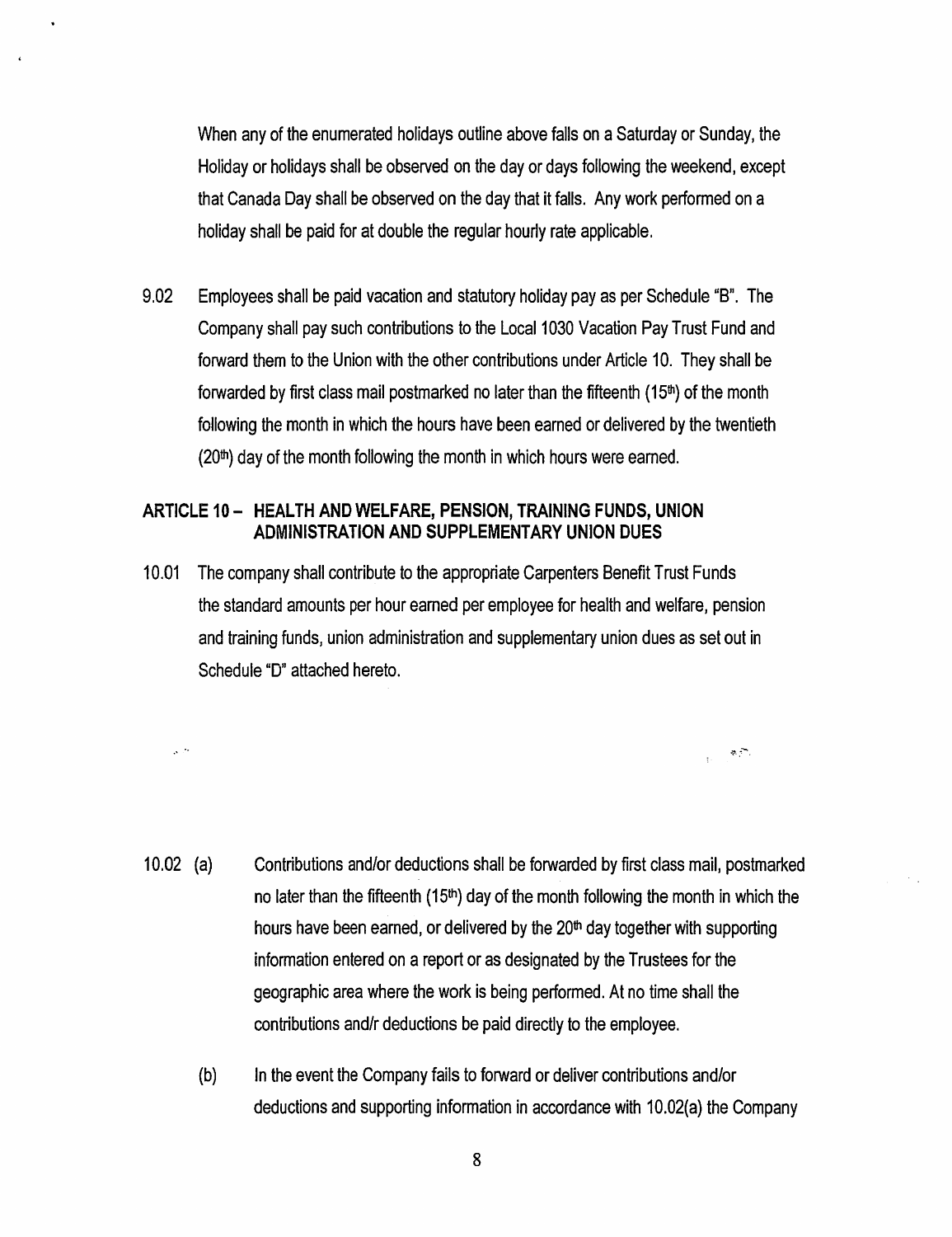shall pay to the Trustees, as liquidated damages and not as penalty, an amount equal to five percent (5%) of the arrears for each month or part thereof, (which is the equivalent of sixty percent (60%) per annum), from the due date for any delinquent contributions fifteen (15) days in arrears provided the Company has received five (5) days' prior written notice to correct such delinquency and has not done so.

- (c) With reasonable cause, the Trustees may request the Company to submit to them, within a stipulated period, a certified audited statement of contributions and/or deductions to these funds for a period not to exceed twenty-four (24) months before the date the audit takes place. Such statements shall reply to the questions submitted to the Company by the Trustees. This procedure does not prejudice any action currently being taken by Boards of Trustees.
- $(d)$  If the Company does not submit the certified audited statement as per 10.02 $(c)$ , the Trustees may appoint an independent chartered accountant to enter upon the Company's premises where the payroll records are kept during regular business hours to perform an audit of the Company's contributions and/or deductions to the required benefit plans or funds.

- (e) Where the Trustees appoint an auditor, cost of the audit shall be borne by the appropriate funds or plans, but the cost of the audit shall be borne by the Company if the Company is found to be in deliberate violation of the Collective Agreement. In addition, the Trustees may assess a penalty not to exceed twentyfive thousand dollars (\$25,000) if the audit discloses any deliberate violation.
- 10.03 In the event such audit reveals that the Company has failed to forward or deliver contributions and/or deductions in accordance with the provisions of this Agreement, the Company shall, within five (5) days of receipt of written notice from the Trustees, forward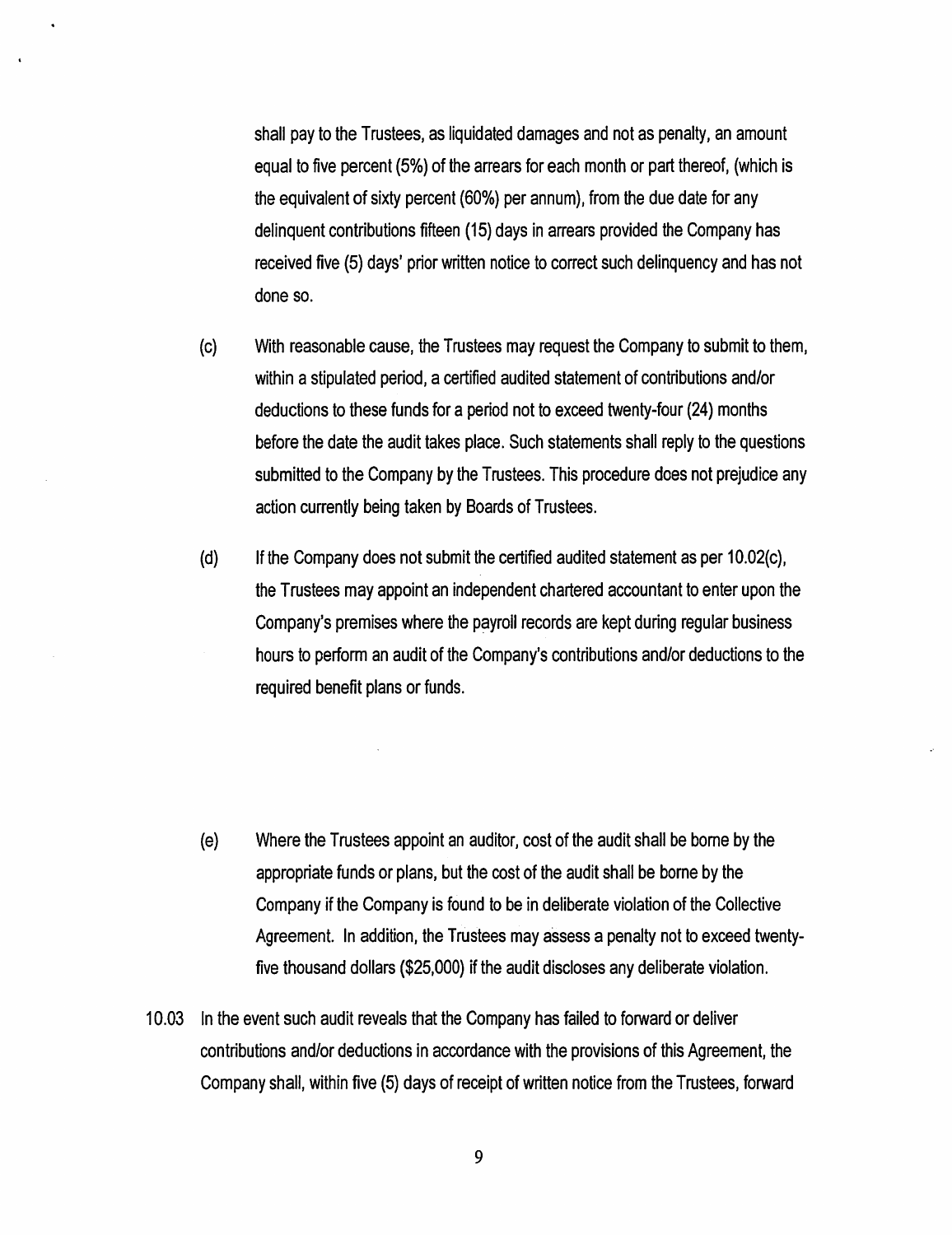or deliver all outstanding contributions plus any penalties along with completed supporting contribution report forms as required by the fund plan.

- 10.04 Notice of delinquency shall be given by the Trustees to the parties affected. When the company fails to forward or deliver delinquent contributions and/or deductions in accordance with the provisions of this Agreement, the penalty provision as expressed in 10.02(b) shall apply and the affected party shall immediately institute proceedings against the Company.
- 10.05 Where the Trustees deem the Company to be a repeated delinquent in forwarding or delivering contributions and/or deductions, the Company shall post a bond or certified cheque in an amount to be determined by the Trustees and not to exceed the sum of fifty thousand dollars (\$50,000) for each trust fund and/or plan to which the Company is required to make contributions, deductions or payment, such sums to be held in trust by the Trustees for a period to be determined by the Trustees.
- 10.06 If the Company does not have any employees in its employ, it shall submit a nil report in accordance with the provisions of 10.02.
- 10.07 In the event that a grievance alleging that the Company has failed to make the proper payments to any trust fund or part as required by this Agreement, the parties agree that for the purpose of determining any issues, the following presumption shall apply:

A statement signed by a member of the Union, a business representative, a trustee or the administrator of a trust fund, shall be prima facie evidence of the number of hours worked by members of the Union, and of a failure to make the appropriate payments as required by this Agreement. This evidence shall establish only a rebuttable presumption and may be challenged by the Company with proper documentary evidence.

10.08 If the Ontario Labour Relations Board ("OLRB") or a Board Arbitration, to which a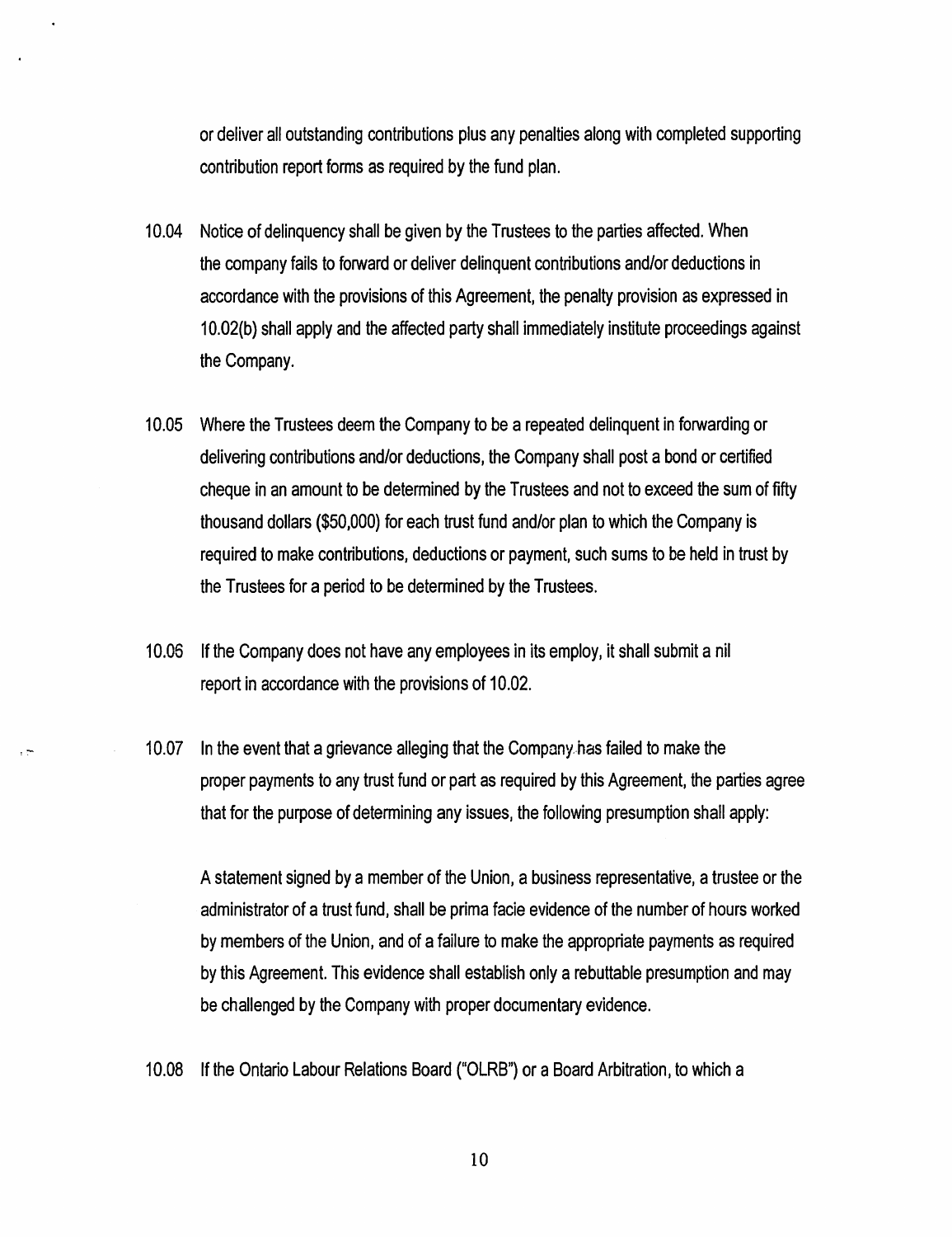grievance alleging failure to pay wages to employees or a failure to make appropriate payment to a trust fund or an administrator as required by this Agreement, determines that the Company has violated the Collective Agreement on the above grievance(s), then the OLRB or the Board of Arbitration shall also require the Company to pay all reasonable costs incurred by the Union in prosecuting the grievance including but not limited to, all legal costs on a solicitor-and-client basis, travel, meal and accommodation cost of all witnesses and Business Representatives, conduct money, cost incurred in serving a summons, any expenses incurred by the Union pursuant to section 133(4) of the Labour Relations Act or otherwise, for the Board of Arbitration.

#### **ARTICLE 11- REPORTING ALLOWANCE**

- 11.01 When an employee reports for work as usual but is unable to commence work because of:
	- (a) circumstances beyond his control, except inclement weather or labour disputes, he shall be given two (2) hours' pay plus any applicable travel allowance, or
	- (b) inclement weather, he shall be given one (1) hours' pay plus any applicable travel allowance for reporting on the job provided, however, that the employee remains on the job during either of the aforementioned periods. A.S. A She during online of the distribution of periods.
- 11.02 If the Company advises an employee that he may leave the job, the employee shall be paid the hours of pay and applicable travel allowance as outlined in 11.01 (a) or (b).
- 11.03 If reporting time occurs during Holidays (as defined herein, including Saturday and Sunday overtime hours), the applicable premium rate shall apply.
- 11.04 When instructed to wait beyond the periods set out in 11.01 (a) or (b), the employee shall be paid, in addition to the reporting allowances, the applicable hourly rate for the shift for the period of the extended wait.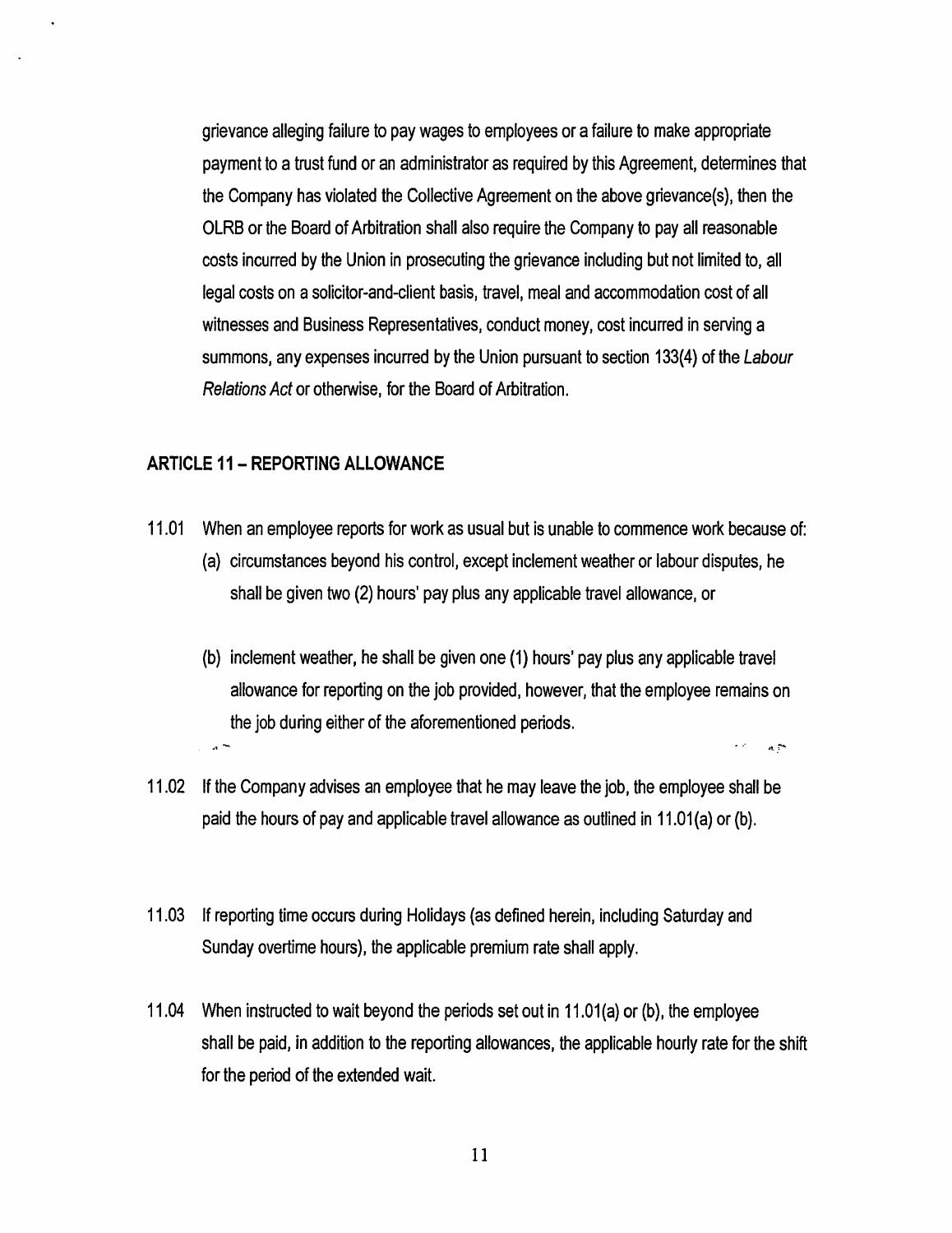11.05 When a member reports to a job for hiring at the request of the Company and is not hired although willing and able to do the work he shall receive two (2) hours' pay at the applicable rate plus the applicable travel allowance and the Company shall pay the required contributions to the fringe benefit plans.

## **ARTICLE 12- SHELTER AND TOOL LOCKUP**

- 12.01 A proper and adequate place of shelter sufficiently heated, lighted and ventilated in which the employees may eat their lunch, shall be provided unless other arrangements are made. Such shelter shall not be used for the storage of material, equipment and tools which will render the area unfit for the eating of lunches and the storing of clothes.
- 12.02 {a} The Company shall also provide a safe and weatherproof place with adequate shelving for employees to store their tools and clothing normally used on the project. Such place shall be kept locked at times when not in use.
	- {b) On buildings over two {2) stories, the Company shall provide movable gang boxes within a reasonable distance of the work station, however, they shall be located no more than one floor up or down from the floor on which the employees are working.  $\sim$

12.03 The Company agrees that employees will be compensated for tools as required on the job and/or clothing lost by fire or industrial mishap, all as supported by claims promptly submitted in writing by the employee with substantiating evidence to establish the loss. The Company shall reimburse employees so affected with the value of said tools or replace same to a maximum of \$1,100.00. The Company's liability shall not exceed \$ 330.00 for clothing. Employees are to be reimbursed as soon as possible.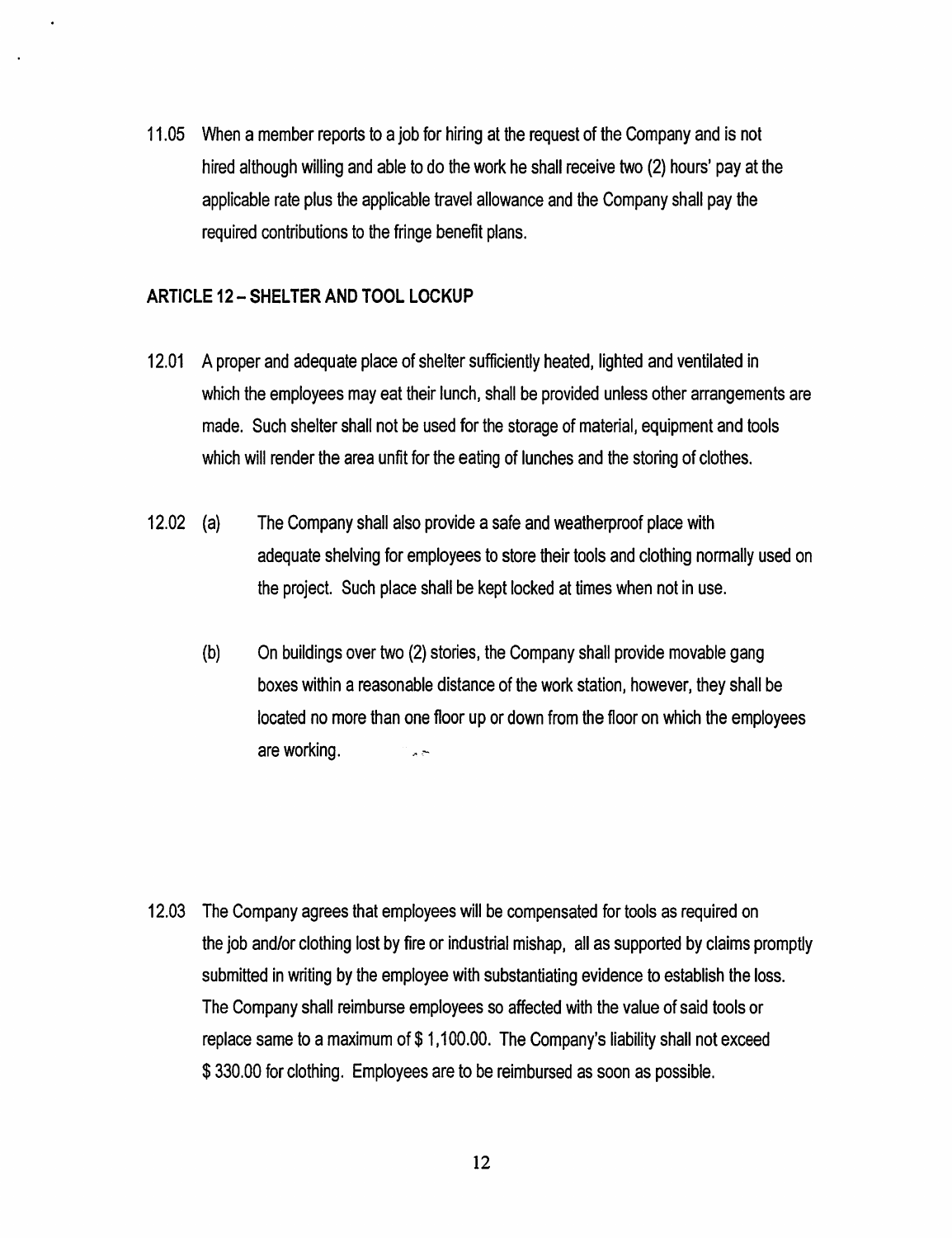12.04 Where there is contact between an employee's tools and corrosive elements such as salt, calcium or acids, the Company at its option will supply such tools or replace the employee's tools where they have been damaged by contact with such elements.

#### ARTICLE 13- BUSINESS REPRESENTATIVES AND UNION STEWARDS

- 13.01 A Business Representative of the Union shall have access to all working areas in which the Company is working, during working hours, but in no case shall his or her visits interfere with the progress of work. While visiting a job, he or she will first advise the superintendent, foreman or other supervisory personnel of the Company, where possible. In circumstances where the Company does not have the authority to allow access, the Company agrees to make a joint application with the Union on and at the time of request to the owner to gain such access. The Representative, when on site, shall abide by all site regulations and safety and security rules as stipulated in the appropriate safety acts and regulations.
- 13.02 (a) The Company acknowledges the right of the Union to elect or appoint stewards and the Company agrees to recognize such stewards. The Union undertakes to keep the Company informed of such appointments in writing. No discrimination shall be shown against a steward for carrying out his duty, but in no case shall a steward's duties interfere with the general progress of the work.

 $\tilde{\tau}_{\mathscr{E}}(\cdot | 4\tilde{\cdot})$ 

- (b) The steward shall be one of the last two (2) employees on the job provided he is qualified to perform the available work. In the event the job is temporarily closed down to the extent that no employees are working, on re-opening the job, the steward shall be one of the first two (2) employees to be recalled.
- (c) A steward(s) will not be transferred to another project of the Company unless by mutual consent of the parties involved.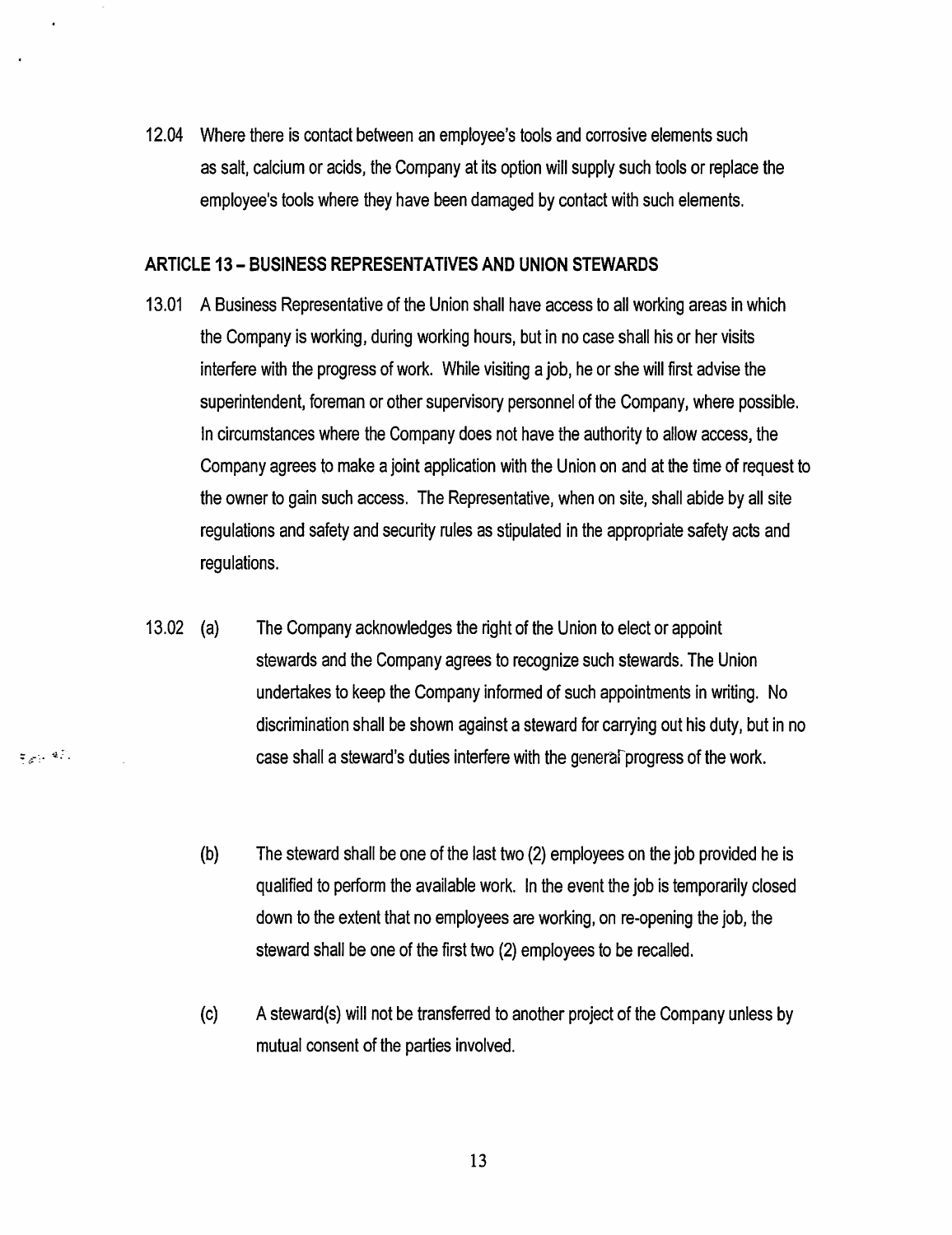- (d) A steward shall not unreasonably be excluded from a crew for overtime work provided he is willing and capable of performing the available work.
- 13.03 A Union representative shall have access to the Company premises to post notices, ensure that the Collective Agreement is being complied with, to speak to stewards, to attend meetings with management and other similar and other related activities, during normal working hours. Prior to such access, the Union Representative will attend at the Company's front office and advise any officer, general manager or foreman of the Company of his intention to access, and further provided that the representative will give twenty-four (24) hours notice of same to any such persons where possible.

#### ARTICLE 14- HOURS OF WORK AND OVERTIME

14.01 The hours of work and overtime are as set out in Schedule "E" which is attached hereto.

## ARTICLE 15- SAFETY, HEALTH AND SANITATION

- 15.01 The Company shall continue to make reasonable provisions for the safety and health of  $i$ ts  $\sim$ . employees during the hours of their employment.
- 15.02 The Company shall provide protective specialty gear and equipment required for use in abnormal conditions or inclement weather. The employees shall return same to the Company after use. The employees must wear safety shoes during working hours.
- 15.03 The Company agrees that the Steward(s) shall be recognized as the Health and Safety Representatives for all employees of the Company.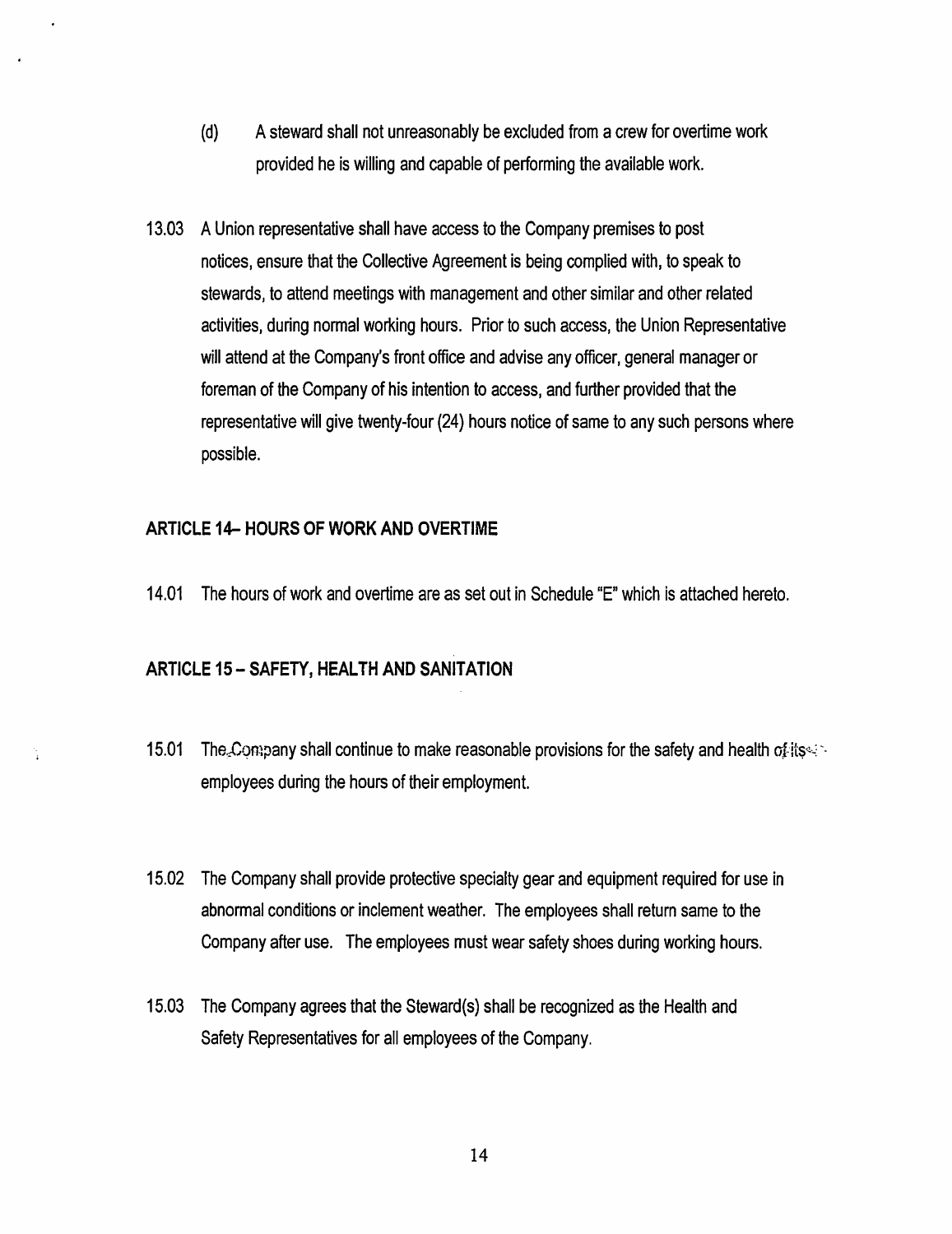- 15.04 Forms Over 8 Feet: The Employer shall pay twenty-five dollars (\$25.00) per employee per day when the crew that the employee is working with is required to carry forms in excess of eight (8) feet on that day, provided that the crew works in excess of three (3) hours on that day.
- 15.05 Employees will not be required to move or handle forms which are twelve (12) feet in length or longer. Such forms must be moved and handled by crane or other appropriate mechanical lifting devices.

## ARTICLE 16- PRE-JOB MEETING AND TEMPORARY TRANSFERS

- 16.01 Pre-Job Meetings: A pre-job meeting regarding work covered by this Agreement may be called at the option of either party in writing on all projects and the parties agree to meet within fourteen {14) days of the giving of such notice.
- 16.02 Temporary Transfers: If an employee is transferred to a lower rated position for a temporary period, he shall maintain his regular rate of pay.

If an employee is transferred to a higher rated position for a temporary period he shall be paid for all hours worked at the rate of such position.

# ARTICLE 17- GENDER

17.01 Wherever in the wording of this Collective Agreement the masculine gender is used, it shall be understood to include the feminine gender.

## ARTICLE 18 ·JOB CLASSIFICATIONS AND WAGE RATES

18.01 The company shall pay the wage rates to employees in the job classifications as set out in the applicable Schedule "D'' which is attached hereto.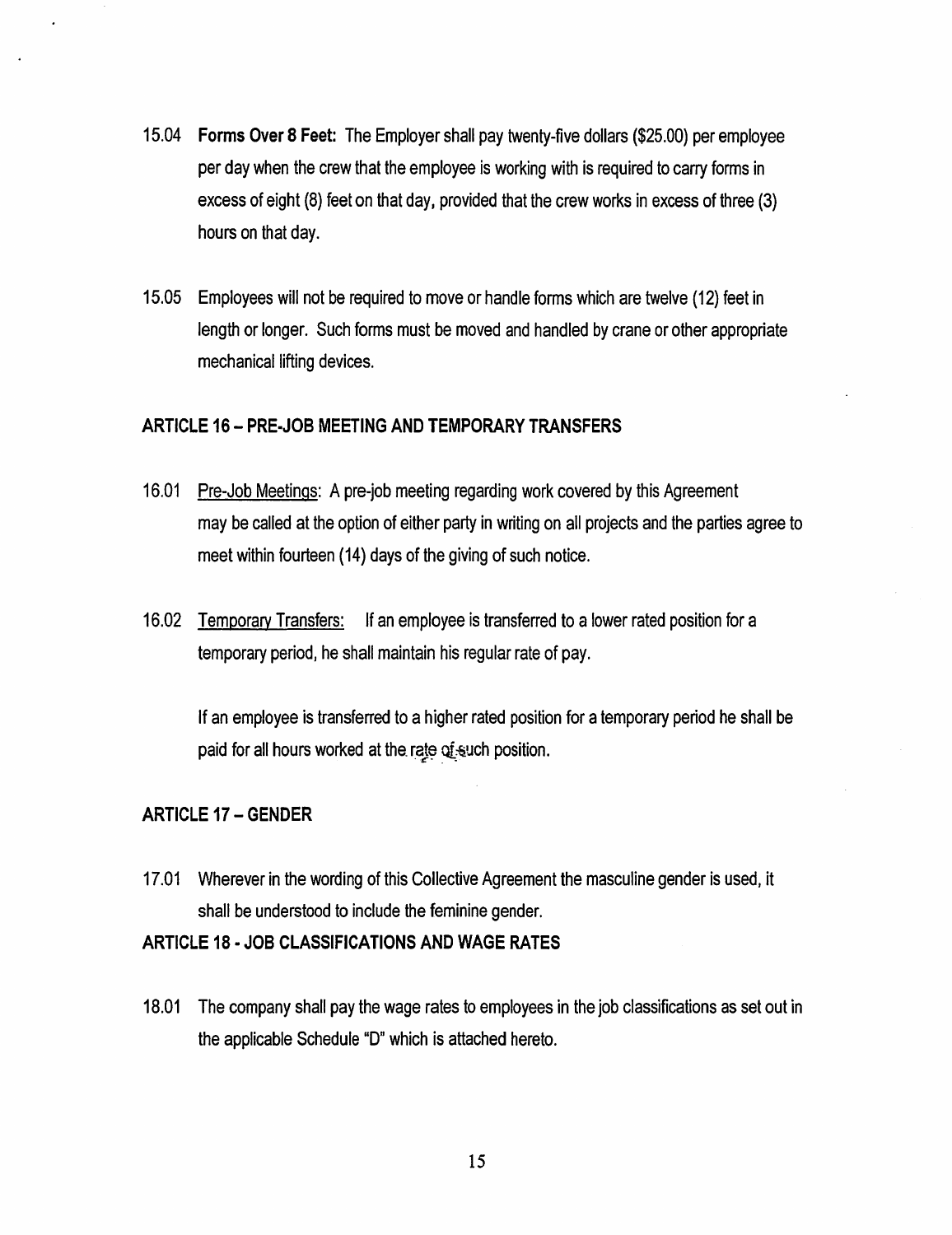- 18.02 It is understood and agreed that when an employee works in a Board Area (including any Board Areas not otherwise referred to in the Collective Agreement or not otherwise referred to in any of the Schedules or Appendices attached hereto) in which he does not regularly work, all terms and conditions set out in this Collective Agreement (including all Schedules and Appendices attached hereto) will be maintained and the employee will continue to receive his wage rate, hours of work, and other benefits as provided for in this Collective Agreement and that are applicable in the Board Area in which he regularly works, unless the employee is working in a Board Area where such terms and conditions are specifically governed by a Schedule or Appendices forming part of this Collective Agreement. Where such Schedule or Appendices provided for more beneficial terms and conditions for the employee, then the more beneficial terms and conditions shall apply and if not the employee's regular terms and conditions shall apply.
- 18.03 Wages shall be paid weekly on Thursday either by cash or cheque on the job; or by direct deposit.

 $\frac{1}{2}$ 

- 18.04 Each employee shall receive a statement or statements which shall indicate:
	- a. the name of the employer and employee
	- b. the pay period;

 $\mathbf{c}$  .

- c. the total hours worked at straight time;
- d. the total hours worked at overtime;
- e. the hourly rate and applicable premiums;
- f. the amount of vacation and/or statutory holiday pay;
- g. details of all deductions;
- h. the amount of traveling and board allowance;
- i. the address of the Company on the cheque stub.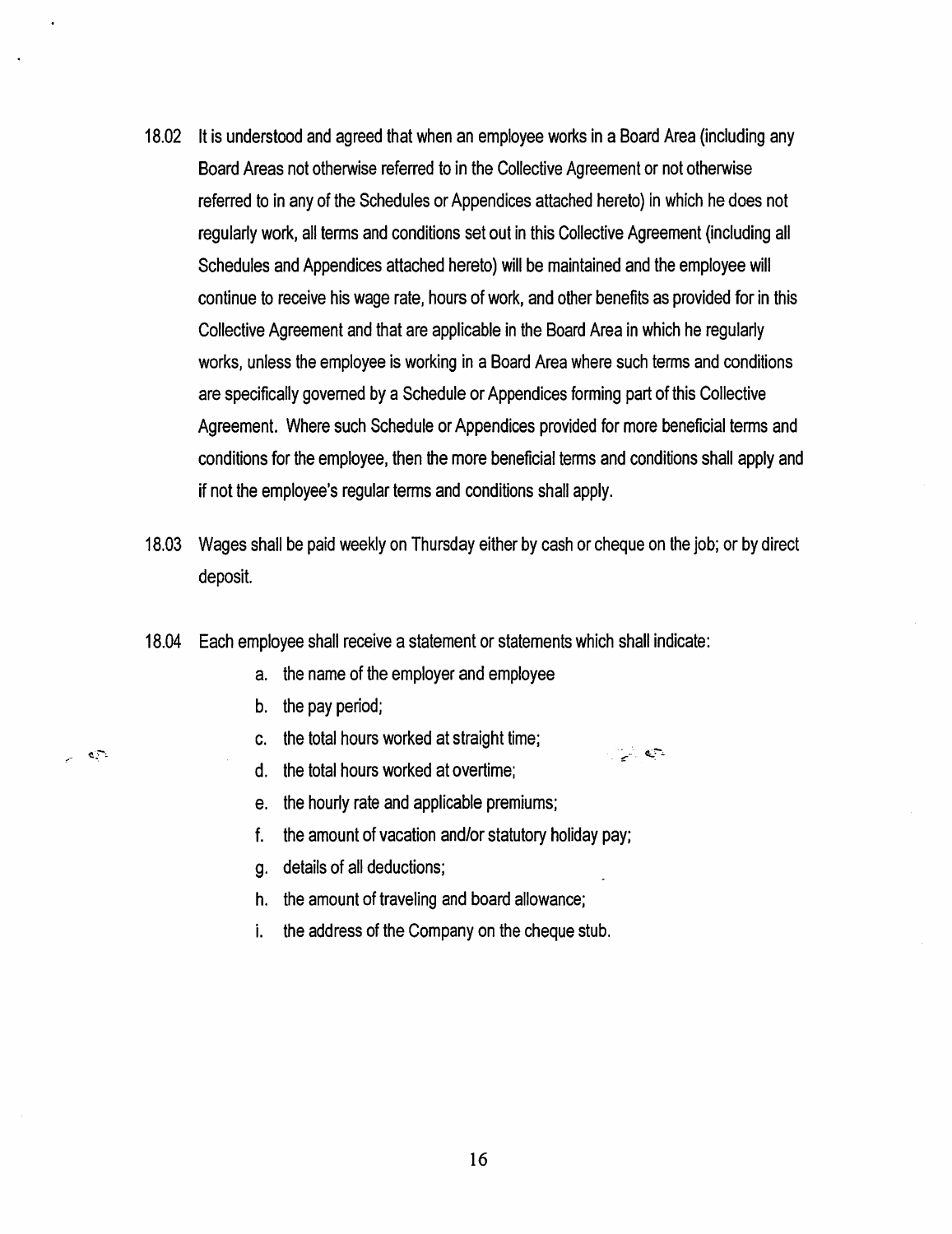# **ARTICLE 19- DURATION OF AGREEMENT**

19.01 This Agreement shall become effective the day of *May 151*, 2019, and shall remain in effect until the 30th day of April 2022 and shall continue in force from year-toyear thereafter unless either party shall furnish the other with Notice of Termination of, or proposed revision of, this Agreement, not more than one hundred and twenty (120) days and not less than ninety (90) days before or in a like period in any year thereafter.

**IN WITNESS WHEREOF** the parties hereto have caused their duly authorized representatives to affix their signatures this  $\mathbb{Z}^{\uparrow\mathcal{K}}$  day of  $\downarrow$   $\mu$ ne , 20  $\downarrow$  (9.

**Signature** FOR THE COMPANY ' 9- FABIO FANTINI T-CANDIAN) Print Name

 $RESiDCDT$ Position **Position** 

FOR THE UNION  $\frac{1}{\pi}$  ( $\frac{1}{\pi}$ )

 $\sim$  .

Print Nam

 $2/16.221$ 

**WITNESS Signature** *( 1 Hris Crompton*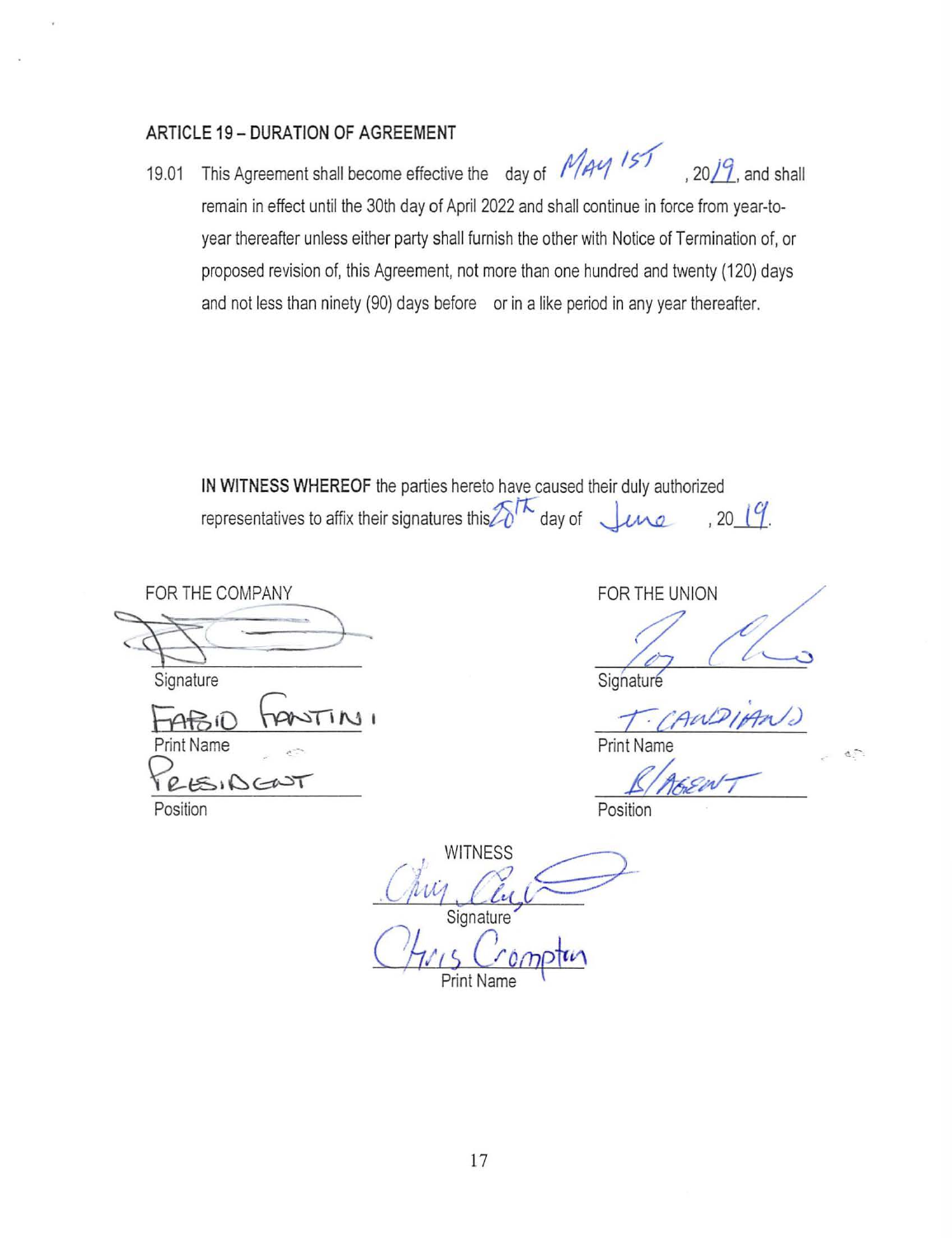# **SCHEDULE"A"**

- 1. "Exhibit and Display Collective Agreement" being a collective agreement between the Exhibit Builders Group of Ontario and the Carpenters and Allied Workers Local27, United Brotherhood of Carpenters and Joiners of America;
- 2. "Heavy Construction Collective Agreemenf' being a collective agreement between the Heavy Construction Association of Ontario and the Carpenters' District Council of Ontario, United Brotherhood of Carpenters and Joiners of America;
- 3. "Residential Resilient Flooring Collective Agreemenf' being a collective agreement between Sterling Tile & Carpet and Allied Workers Local27, United Brotherhood of Carpenters and Joiners of America;
- 4. "Roofing Collective Agreement" being a collective agreement between the Residential Roofing Contractors Association and Carpenters and Allied Workers Local27, United Brotherhood of Carpenters and Joiners of America;
- 5. "Exterior Cladding Collective Agreement" being a collective agreement between the Residential Siding Contractors Association of Greater Metropolitan Toronto and the Carpenters and Allied Workers Local27, United Brotherhood of Carpenters and Joiners of America;
- 6. "High-Rise Trim Carpentry Collective Agreement" being a collective agreement between the Toronto & District Carpentry Contractors Association, acting as the representative of various contractors who are active in carpentry work in the high-rise residential sector and Allied Workers Local27, United Brotherhood of Carpenters and Joiners of America;  $\epsilon$   $\bar{\gamma}$
- 7. "Pre-Engineered Panel Collective Agreement" being a collective agreement between various independent pre-engineered panel contractors and Drywall Acoustic Lathing & Insulation Local675, United Brotherhood of Carpenters and Joiners of America;
- 8. "Residential Drywall Collective Agreemenf' being a collective agreement between Interior Systems Contractors Association of Ontario and Drywall Acoustic Lathing & Insulation Local 675, United Brotherhood of Carpenters and Joiners of America;
- 9. "Caulking Collective Agreemenf' being a collective agreement between various independent caulking contractors and Carpenters and Allied Workers Local27, United Brotherhood of Carpenters and Joiners of America;
- 10. "Residential Builders Agreement" being a collective agreement between various independent builders and Allied Construction Employees, Local 1030, United Brotherhood of Carpenters and Joiners of America;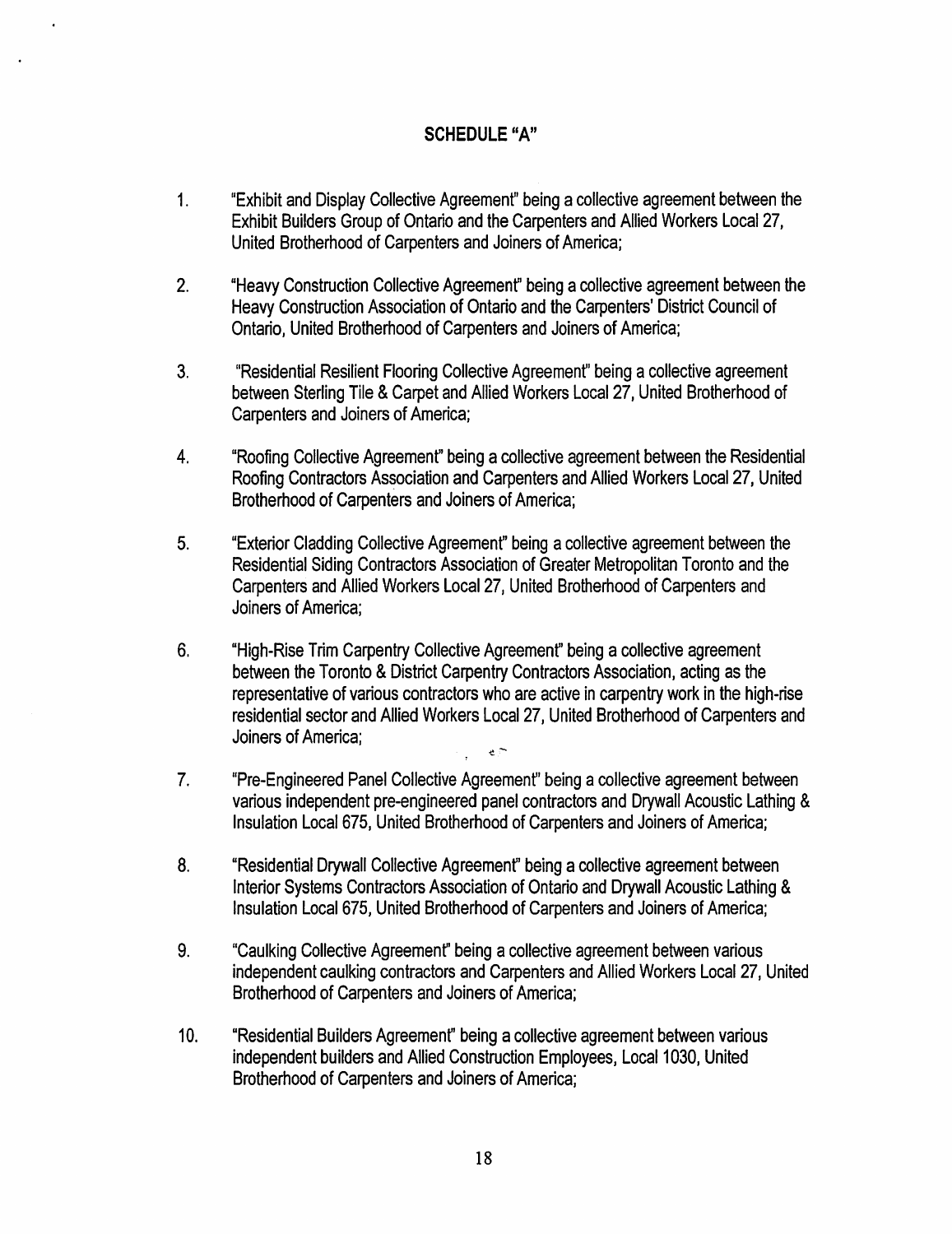- 11. "Low-Rise Residential Trim Carpentry Agreemenf' being a collective agreement between various independent contractors and Carpenters and Allied Workers Local 27, United Brotherhood of Carpenters and Joiners of America;
- 12. "Concrete and Drain Collective Agreement" being a collective agreement between various independent concrete and drain contractors and Allied Construction Employees, Local 1030, United Brotherhood of Carpenters and Joiners of America;
- 13. "Residential Framing Carpentry Collective Agreemenf' being a collective agreement between various contractors and Allied Construction Employees, Local 1030, United Brotherhood of Carpenters and Joiners of America.
- 14. "Masonry Collective Agreement" being a collective agreement between various contractors and Allied Construction Employees, Local 1030, United Brotherhood of Carpenters and Joiners of America;
- 15. "Site Services Collective Agreement" being a collective agreement between various contractors and Allied Construction Employees, Local 1030, United Brotherhood of Carpenters and Joiners of America.
- 16. "Forming Collective Agreement (Hi Rise and Low Rise}" being a collective agreement between various contractors and Allied Construction Employees, Local 1030, United Brotherhood of Carpenters and Joiners of America.

 $\mathcal{L}_{\rm eff} = 0.27$ 

 $\Delta \sim$ 

 $\omega_{\rm{max}}$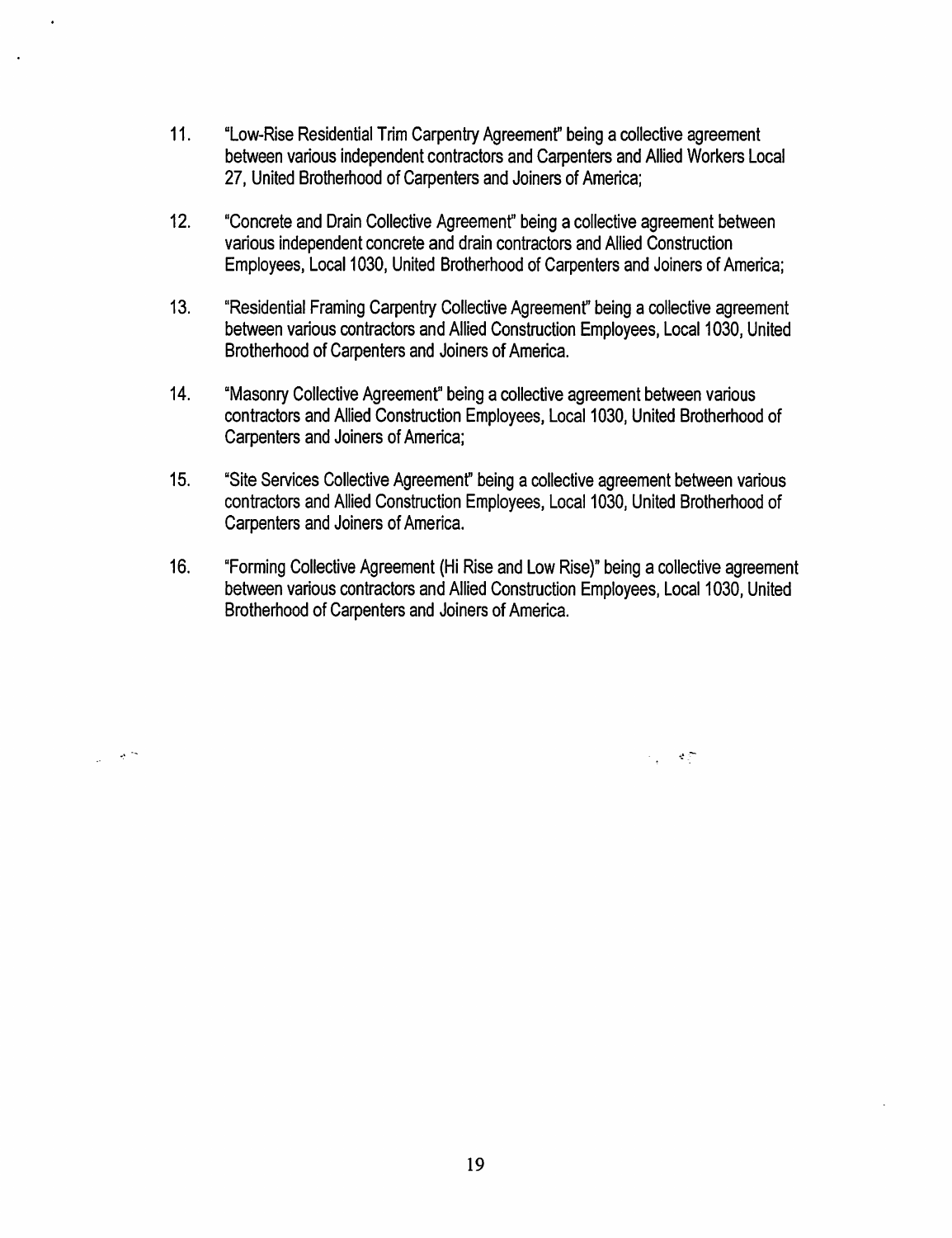#### **SCHEDULE "8"**

- (a) All exhibit and display work;
- (b) All work in the heavy construction sector of the construction industry;
- (c) All work in connection with the installation of resilient and hardwood flooring;
- (d) All roofing work in the residential sector of the construction industry;
- (e) All work involved in the installation of aluminum and vinyl siding, eavestroughing, soffit and fascia;
- ${f}$  All trim carpentry in high-rise residential buildings;
- (g) All trim carpentry in low-rise residential buildings;
- (h) All work involved in the installation of pre-engineered paneling in the residential sector of the construction industry;
- (i) All work involved in the installation of all drywall, and metal components to receive same, acoustical ceiling systems and thermal insulation;
- (i) All work in connection with the application of weatherstripping, caulking and sealing;  $\therefore$
- (k) All concrete and drain work;
- (I) Site services work in the residential sector of the construction industry;
- (m) Masonry work in the residential sector of the construction industry;
- {n) All work in connection with frame carpentry in the residential sector of the construction industry; and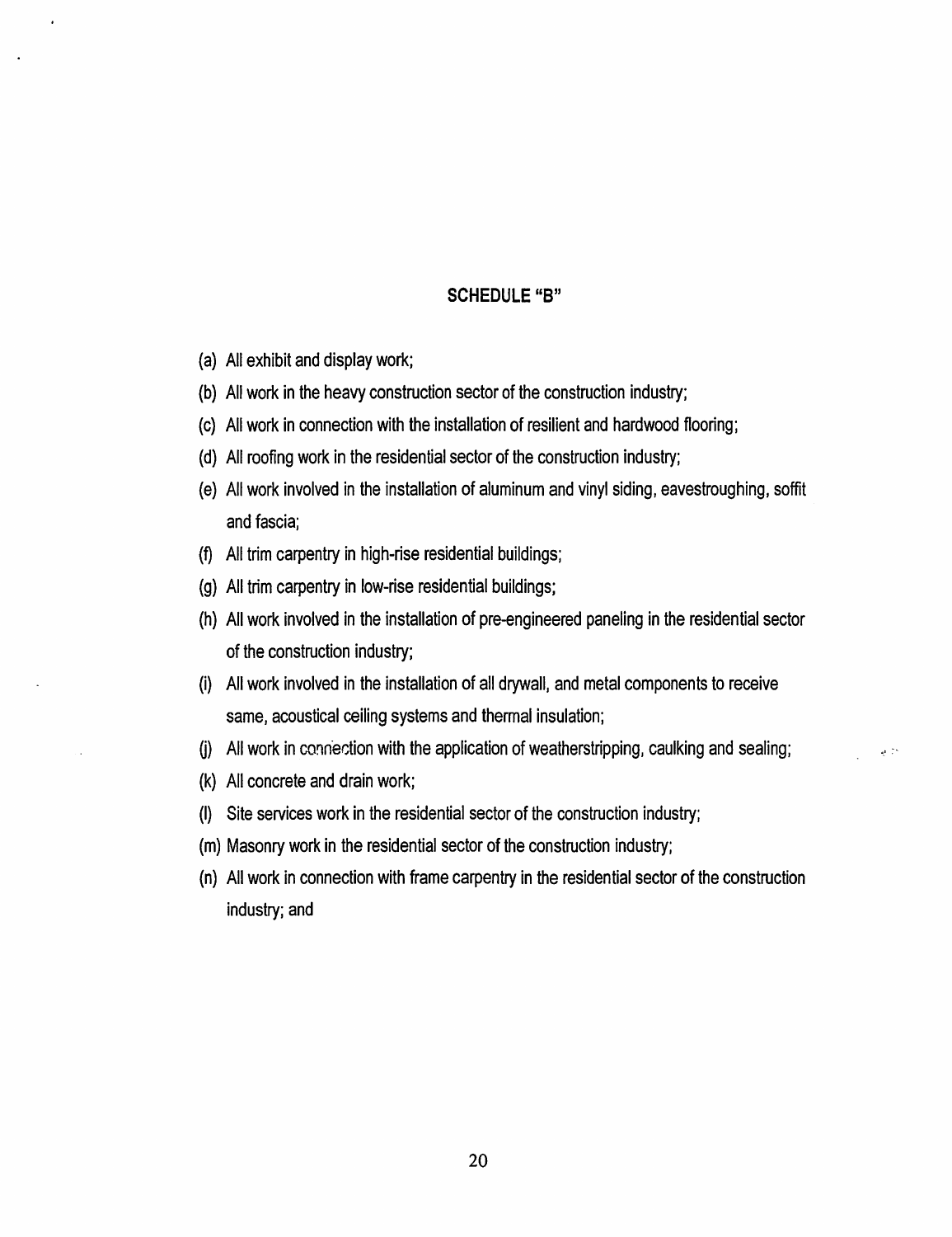# **SCHEDULE"C"**

**BETWEEN:** THE CARPENTERS' DISTRICT COUNCIL OF ONTARIO, UNITED BROTHERHOOD OF CARPENTERS AND JOINERS OF AMERICA, on its own behalf and on behalf of the United Brotherhood of Carpenters and Joiners of America, and its Affiliated Bargaining Agents

(hereinafter referred to as the "Union"}

and

Print name and

(hereinafter referred to as the "Employer"}

Address of Employer

WHEREAS the Union is an employee bargaining agency designated under the Ontario Labour Relations Act by the Minister of Labour;

 $\sim$  are

AND WHEREAS the Union has demonstrated to the Employer that it is entitled to represent the employees of the Employer engaged in work coming within the scope of the CarpenterS' Provincial Collective Agreement in the Province of Ontario and the Employer agrees that the Union is entitled to represent such employees;

NOW THEREFORE the Union and the Employer have agreed as follows:

1. The Employer recognizes the Union as the sole and exclusive bargaining agent of all journeymen and apprentice carpenters, other than millwrights, employed by the Employer in the Province of Ontario and engaged in the industrial, commercial and institutional sector of the construction industry.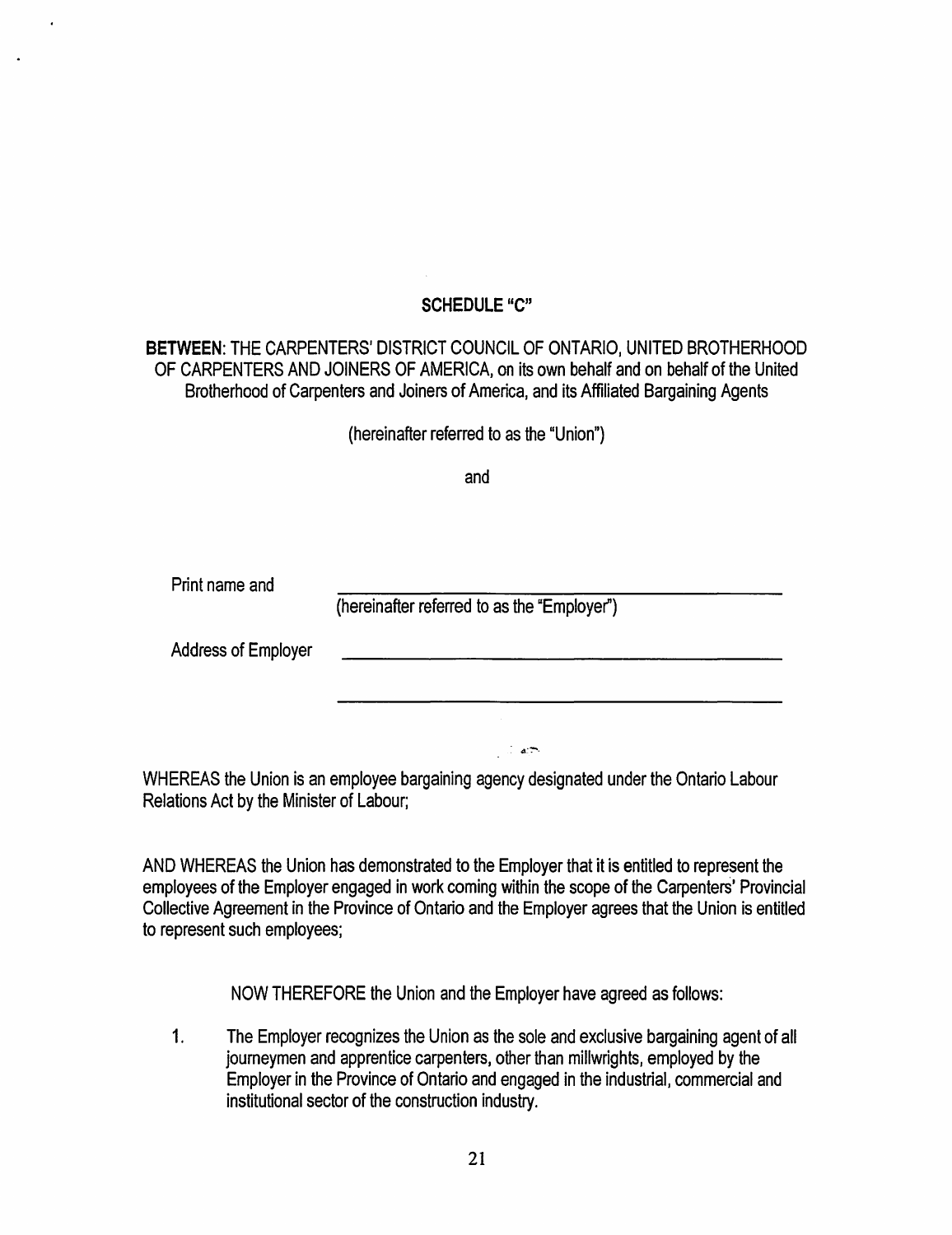2. The Employer and the Union further agree and acknowledge that this Agreement shall constitute a Voluntary Recognition Agreement within the meaning of the Ontario Labour Relations Act, 1995 and that the Employer shall be bound by the Carpenters' Provincial Agreement made between the Carpenters Employer Bargaining Agency and the Union.

 $\cdot$ 

IN WITNESS THEREOF the parties hereto have caused this Agreement to be executed by their duly authorized representatives.

| DATED at  |                                     | this                        | day of | , 20 .                     |
|-----------|-------------------------------------|-----------------------------|--------|----------------------------|
|           | ON BEHALF OF THE<br><b>EMPLOYER</b> |                             |        | ON BEHALF OF THE UNION     |
| Signature |                                     |                             |        | Signature                  |
|           | <b>Print Name</b>                   |                             |        | <b>Print Name</b>          |
| جيب       | <b>Position Held</b>                |                             |        | <b>Position Held</b><br>жņ |
|           |                                     | <b>Signature of Witness</b> |        |                            |

Print Name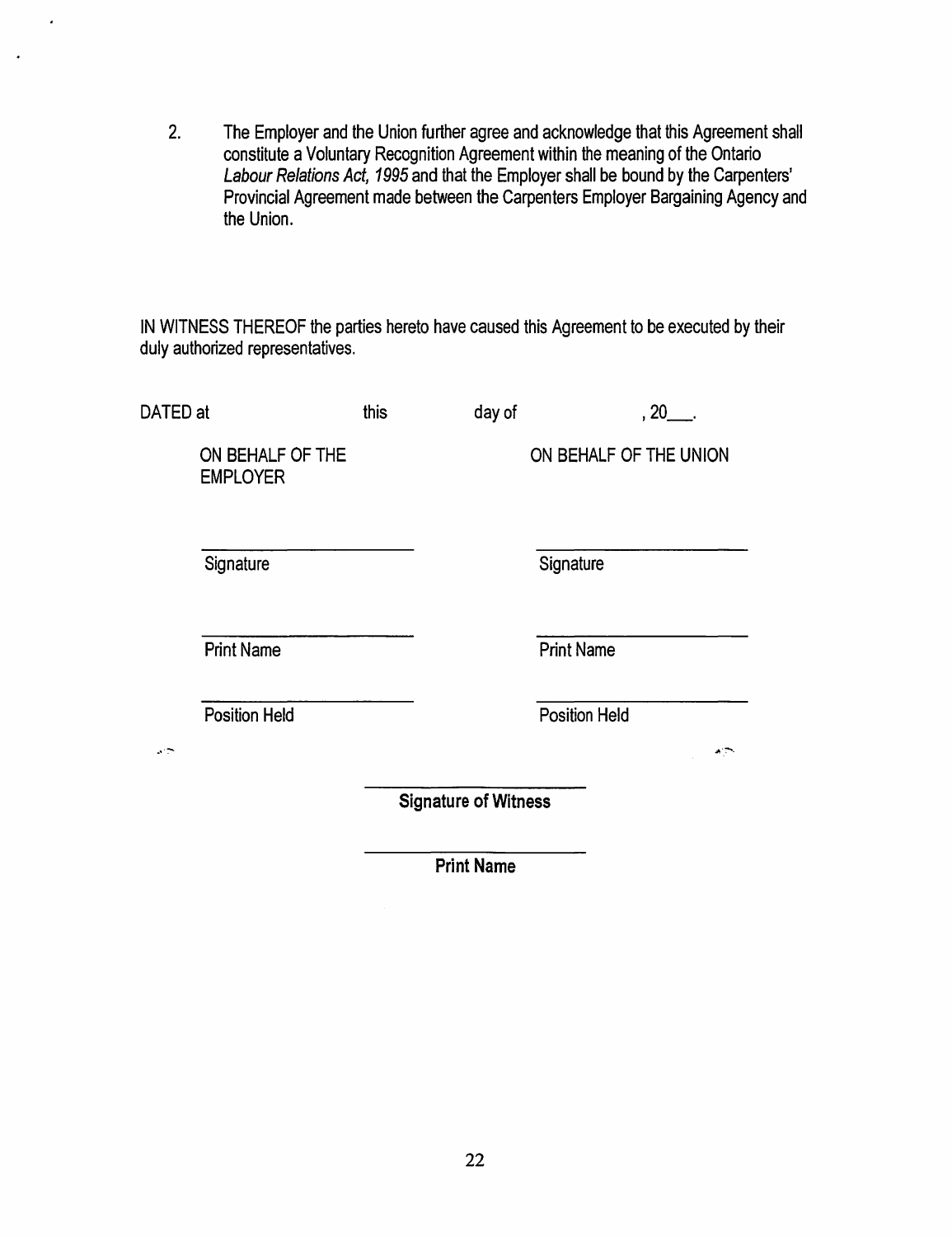# SCHEDULE "D" (Hi-Rise)

#### ARTICLE 18- JOB CLASSIFICATIONS, WAGE RATES AND BENEFITS 018.01 The following wage rates and job classifications shall be in effect:

#### **Board Areas 8&18**

#### WAGE AND RELATED PAYMENTS FOR REGULARLY SCHEDULED DAYTIME HOURS

#### Carpenter

وأماره

| <b>Effective Date</b> | Hourly<br>Rate | Vacation<br>4%<br>Holiday<br>Pay 6% | <b>Health</b><br>8<br>Welfare | Pension | Promotional<br><b>Fund</b> | Train.<br><b>Fund</b> | <b>Union</b><br><b>Admin</b><br>Fund | Total |
|-----------------------|----------------|-------------------------------------|-------------------------------|---------|----------------------------|-----------------------|--------------------------------------|-------|
| May 1, 2019           | 42.67          | 4.26                                | 3.25                          | 5.10    | 0.45                       | 0.23                  | 0.50                                 | 56.46 |
| May 1, 2020           | 43.48          | 4.34                                | 3.30                          | 5.30    | 0.50                       | 0.23                  | 0.50                                 | 57.65 |
| May 1, 2021           | 44.29          | 4.42                                | 3.40                          | 5.60    | 0.55                       | 0.23                  | 0.50                                 | 58.99 |

# Surveyor / Layout Person

| <b>Effective</b><br><b>Date</b> | <b>Hourly</b><br>Rate | Vacation<br>4%<br>Holiday<br>Pay 6% | <b>Health</b><br><b>Welfare</b> | Pension | Promotional<br>Fund | Train.<br><b>Fund</b> | <b>Union</b><br><b>Admin</b><br>Fund | Total              |
|---------------------------------|-----------------------|-------------------------------------|---------------------------------|---------|---------------------|-----------------------|--------------------------------------|--------------------|
| May 1, 2019                     | 41.10                 | 4.11                                | 3.25                            | 5.10    | 0.45                | 0.23                  | 0.50                                 | 54.74              |
| May 1, 2020                     | 41.91                 | 4.19                                | 3.30                            | 5.30    | 0.50                | 0.23                  | 0.50                                 | 55.93              |
| May 1, 2021                     | 42.72                 | 4.27                                | 3.40                            | 5.60    | 0.55                | 0.23                  | 0.50                                 | $\overline{57.27}$ |

Layout person has Total Station training \$0.25 per hour

# Equipment Operator / Rodman / Cement Finisher

| <b>Effective</b><br><b>Date</b> | Hourly<br>Rate | Vacation<br>4%<br>Holiday<br>Pay 6% | Health<br>&<br>Welfare | Pension | Promotional<br>Fund | Train.<br><b>Fund</b> | <b>Union</b><br>Admin<br><b>Fund</b> | Total |
|---------------------------------|----------------|-------------------------------------|------------------------|---------|---------------------|-----------------------|--------------------------------------|-------|
| May 1, 2019                     | 42.37          | 4.23                                | 3.25                   | 5.10    | 0.45                | 0.23                  | 0.50                                 | 56.13 |
| May 1, 2020                     | 43.18          | 4.31                                | 3.30                   | 5.30    | 0.50                | 0.23                  | 0.50                                 | 57.32 |
| May 1, 2021                     | 43.99          | 4.39                                | 3.40                   | 5.60    | 0.55                | 0.23                  | 0.50                                 | 58.66 |

с.

# Crane Operator (Under 200 Tons)

| <b>Effective</b><br><b>Date</b> | <b>Hourly</b><br>Rate | <b>Vacation</b><br>4%<br>Holiday<br><b>Pay 6%</b> | <b>Health</b><br>8<br><b>Welfare</b> | Pension | Promotional<br>Fund | Train.<br><b>Fund</b> | <b>Union</b><br><b>Admin</b><br><b>Fund</b> | Total |
|---------------------------------|-----------------------|---------------------------------------------------|--------------------------------------|---------|---------------------|-----------------------|---------------------------------------------|-------|
| May 1, 2019                     | 43.37                 | 4.33                                              | 3.25                                 | 5.10    | 0.45                | 0.23                  | 0.50                                        | 57.23 |
| May 1, 2020                     | 44.18                 | 4.41                                              | 3.30                                 | 5.30    | 0.50                | 0.23                  | 0.50                                        | 58.42 |
| May 1, 2021                     | 45.99                 | 4.49                                              | 3.40                                 | 5.60    | 0.55                | 0.23                  | 0.50                                        | 60.76 |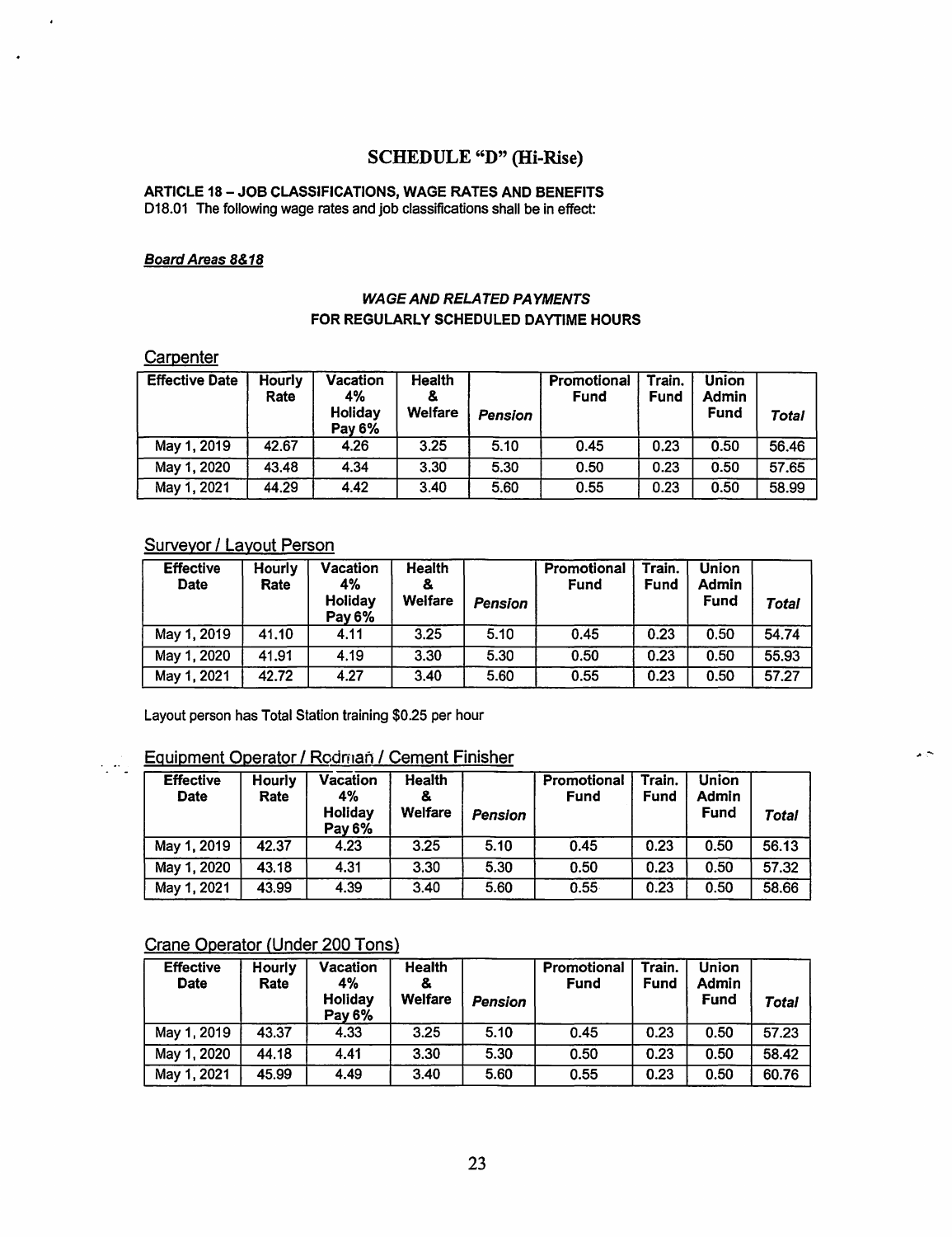#### Labourer

| <b>Effective</b><br><b>Date</b> | Hourly<br>Rate | Vacation<br>4%<br>Holiday<br>Pay 6% | Health<br>&<br><b>Welfare</b> | Pension | Promotional<br>Fund | Train.<br>Fund | Union<br>Admin<br><b>Fund</b> | Total |
|---------------------------------|----------------|-------------------------------------|-------------------------------|---------|---------------------|----------------|-------------------------------|-------|
| May 1, 2019                     | 40.37          | 4.03                                | 3.25                          | 5.10    | 0.45                | 0.23           | 0.50                          | 53.93 |
| May 1, 2020                     | 41.18          | 4.11                                | 3.30                          | 5.30    | 0.50                | 0.23           | 0.50                          | 55.12 |
| May 1, 2021                     | 41.99          | 4.19                                | 3.40                          | 5.60    | 0.55                | 0.23           | 0.50                          | 56.46 |

Certified Swamper \$0.75 per hour more than Labourer

| <b>Employee Deductions</b>            | May 1/19 | May 1/20 | May 1/21 |
|---------------------------------------|----------|----------|----------|
| Supplementary Union Dues Check-off    | 2%       | 2%       | 2%       |
| <b>** Monthly Dues</b>                | 25.00    | \$25.00  | \$25.00  |
| <b>Differentials (From Base Rate)</b> |          |          |          |
| Foreman Differential:                 | \$3.00   | \$3.00   | \$3.00   |

# Carpenter Apprentices:

 $\mathbb{Z}$ 

\*First Term 1200 hrs. 50% of rate Second Term 1200 hrs. 60% of rate

Third Term 1200 hrs. 70% of rate Fourth Term 1200 hrs. 80% of rate

\* Pension contributions-do not apply to First Terrii-Apprentices.

\*\* Monthly Union dues may be altered by the Union from time to time upon 30 days notice to the Company.